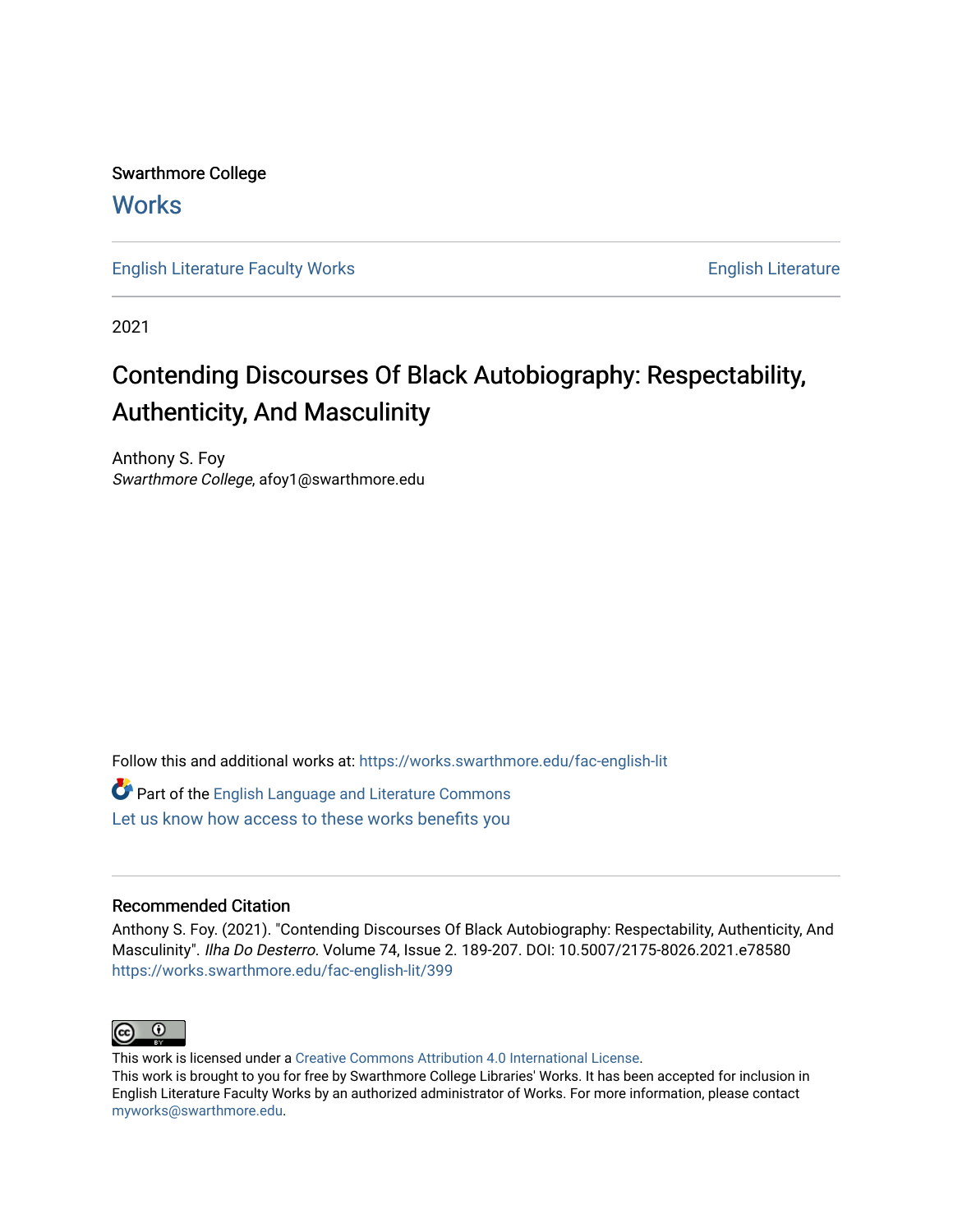# **CONTENDING DISCOURSES OF BLACK AUTOBIOGRAPHY: RESPECTABILITY, AUTHENTICITY, AND MASCULINITY**

**Anthony S. Foy1\*** 1 Swarthmore College, Swarthmore, PA, Unites States

#### **Summary**

After historicizing the politics of racial representation in the slave narrative, this article considers how race, gender, and class intersect historically in the autobiographical production of Black men in the United States. At the dawn of the Jim Crow era, Black autobiography conformed to a cultural politics of racial synecdoche, which avowed that racial progress depended on the respectability of esteemed individuals. Dominated by aspirational figures who presented themselves as racial emblems, Black autobiography became closely aligned with the imperatives of Black middle-class formation, actuating a discrete form of racial publicity that erected disciplinary boundaries around Black self-presentation and silenced disreputable figures. With the emergence of criminal and sexual self-reference, whether subtle or striking, in the narratives of Black men, autobiographers like boxer Jack Johnson, scholar J. Saunders Redding, and writer Claude Brown, disrupted the class-bound constraints that had determined Black autobiographical production, staging an internecine class struggle over the terms of racial representation—that is, between contending discourses of racial respectability and racial authenticity. **Keywords:** Black autobiography; racial uplift; crime; sexuality; phallocentric masculinity

<sup>\*</sup> Associate Professor, Dept. of English Literature. E-mail: afoy1@swarthmore.edu. ORCID: https://orcid. org/0000-0003-1955-6896.

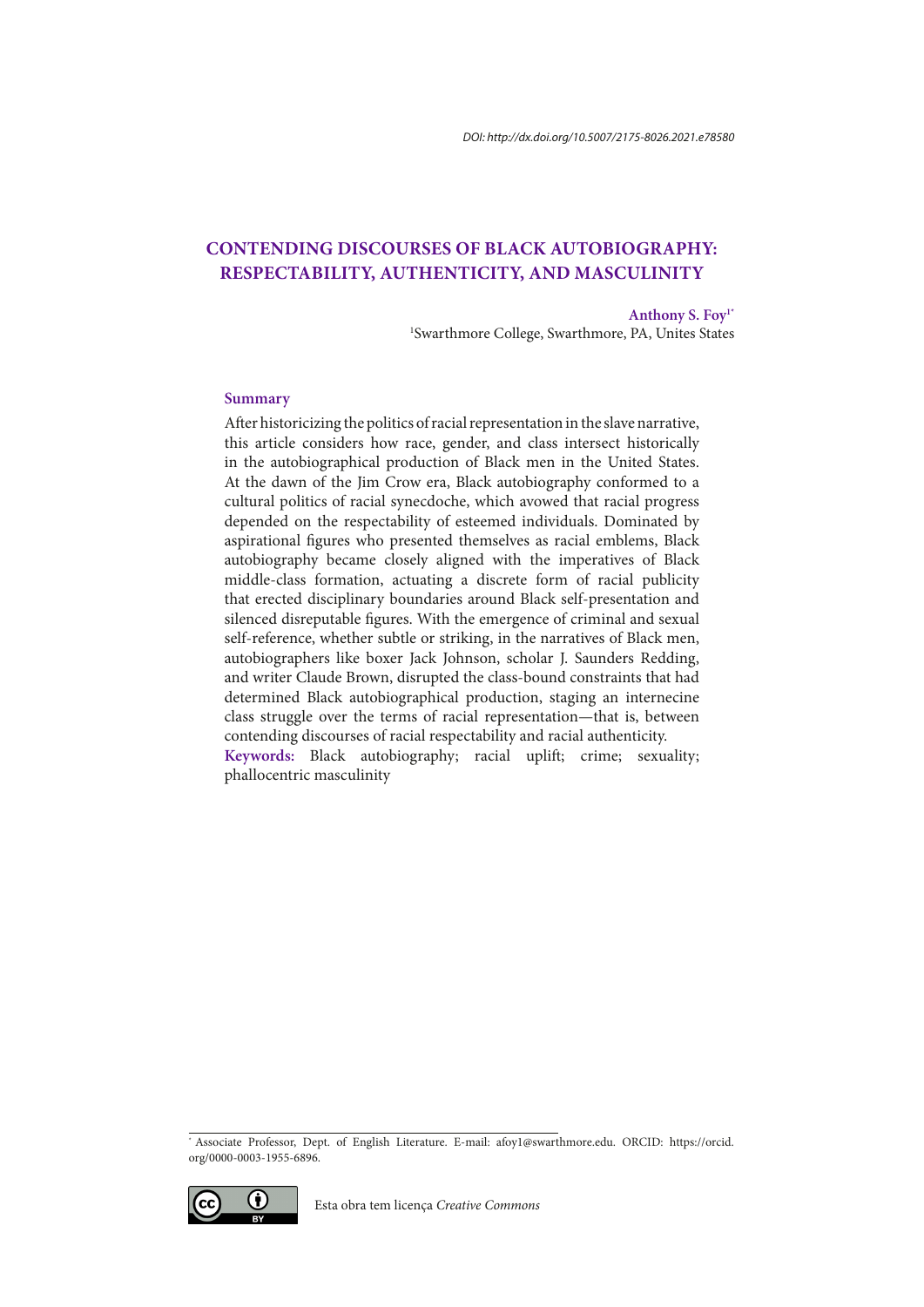For much of its history, African American autobiography has confronted the inescapable dilemma of racial publicity in the United States—that is, the dilemma of representing the Black self publicly, speaking *to* those racist constructions of Blackness that sanction material practices of anti-Black oppression while speaking *for* (and thus constituting discursively) a bounded racial collective. In the four decades prior to the U.S. Civil War, for example, the antebellum slave narrative the firsthand account of bondage, resistance, and freedom by a fugitive or former slave, produced as a discrete text<sup>1</sup>—arose as a distinct form of Black testimony that fueled the transatlantic antislavery movement, confronting its readers with the unspeakable truths of racial slavery in the U.S. According to William L. Andrews (2019), 52 Black men and women published 61 such narratives between 1840 and 1865, but more than two-thirds of these were published after 1850 when the battle over slavery intensified with the passage of the Fugitive Slave Act (30, 328, 248). Produced, promoted, and circulated to bolster the antislavery cause, the slave narrative captured the existential themes of American Romanticism and captivated antebellum readers. As documents of witness, these popular narratives protested the immoral deprivation and brutality of slavery while challenging the ideological premises of anti-Black thought. Demanding recognition of the enslaved person's humanity through ethical, religious, and sentimental appeals, these narratives also sought "to posit a full and sufficient self, as an act of selfcreation through the medium of language" (Gates 1992, 57). Since the 1980s, scholars' efforts to establish an African American literary canon have generally relied upon this equation between mastery of language and assertions of freedom, and for many scholars the antebellum slave narrative remains the canonical foundation for any account of African American autobiography, coalescing the heroic transhistorical principles of a cultural tradition that enacts Black freedom through language, attacks anti-Black ideologies, asserts Black humanity, and demands justice. At the same time, the antebellum slave narrative introduced another essential, if vexed, feature of Black autobiography that would continue to shape its historical trajectories—namely, the elevation of the exceptional, "freedom-bound individual whose goals and values contrast and occasionally conflict with those of his or her enslaved peers" (Andrews 2019, 254).

What, then, became of the slave narrative once slavery had been abolished in the U.S.? From the end of the Civil War to 1901, former slaves published 58 autobiographies, and they continued to publish their narratives well into the twentieth century (Andrews 2019, 318-19).<sup>2</sup> Some of these testimonies continued to bear witness to the horrors of the past to counter the myth-making currents of plantation nostalgia, offering instead, as Louis Hughes (1969) writes in the 1897 preface to his *Thirty Years a Slave*, "accurate information regarding the character and influence of an institution which for two hundred years dominated the country" (3). By the end of the 1890s, however, the postbellum slave narrative began to emphasize pragmatism over protest, evincing the discourse of Black citizenship that quickly emerged after emancipation. As Saidiya Hartman (1997) argues, emancipation had promised the formal recognition of African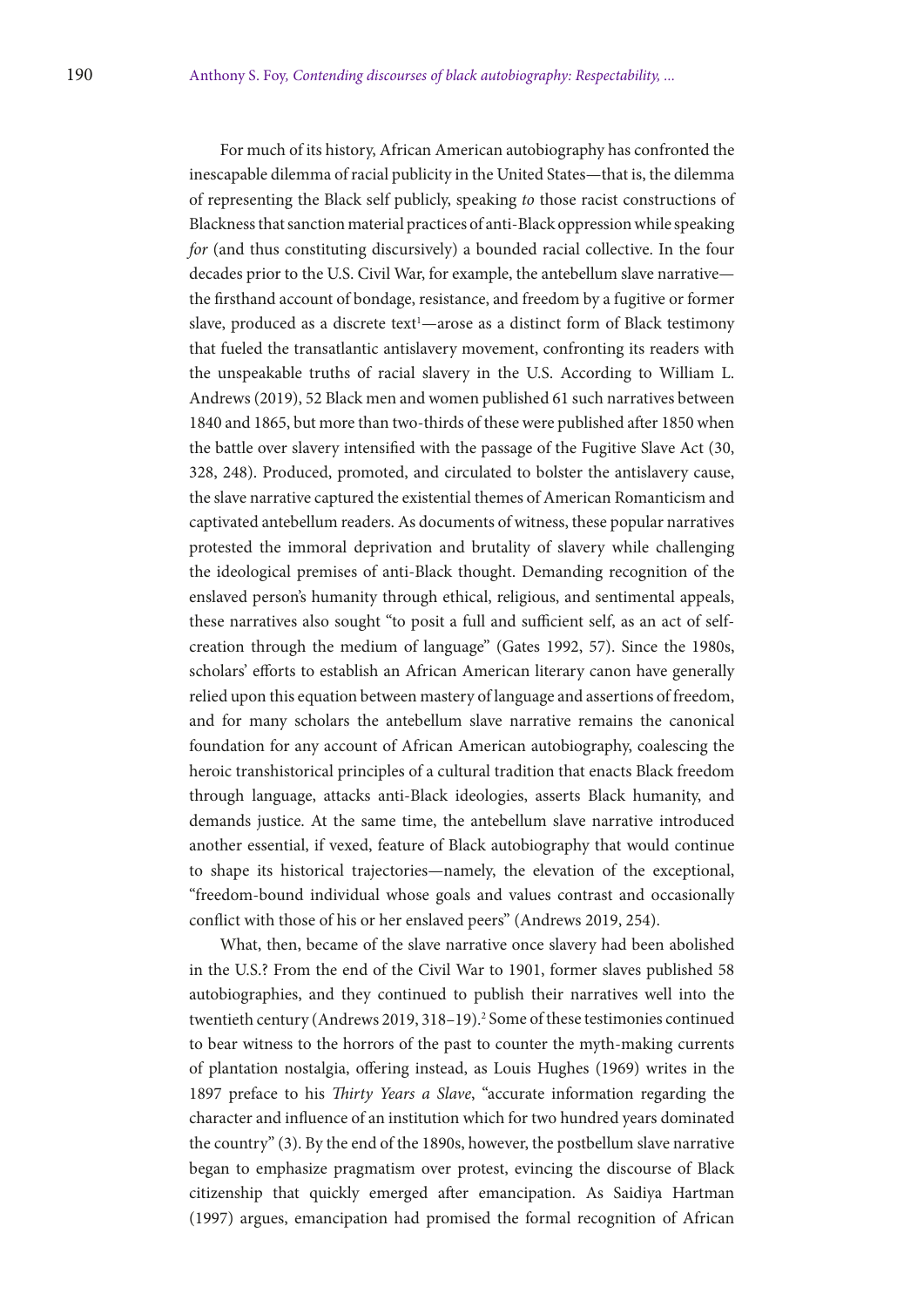Americans as rights-bearing citizens, but their transformed status required them to accept the prescriptions and pressures of liberal individualism, which actually authorized contractual mechanisms of subordination, like debt-peonage (119). Even as violence continued to subtend post-slavery practices of subjection, efforts to aid, educate, instruct, train, and manage freed people in the South effected a new discourse of Black citizenship. This discourse legitimated other practices of control that "fettered, restricted, and confined the subject precisely through the stipulation of will, reason, and consent" (Hartman 121); it also posited that Black people had incurred a debt to the nation with their emancipation. Black citizenship, then, did not ensure the recognition of natural rights so much as entail the demarcation of responsibilities, and postbellum slave narrators embraced these obligations with their tales of diligence and discipline, proving themselves worthy of their freedom. Accordingly, the distinct conventions of the postbellum slave narrative betrayed the contradictions of Black citizenship, refracted through "the burdened individuality of the responsible and encumbered freed person" who "enjoyed the obligations of freedom without its prerogatives" (Hartman 117, 132).

The freed people themselves actually challenged these contradictions, but the postbellum slave narrative did not focalize their counter-discourse of Black freedom (Hartman 132). By the late 1890s, the legalization of racial segregation launched the Jim Crow regime, marking the lethal reconsolidation of white supremacy in the U.S. In this grim context, postbellum slave narrators did not generally recount the despair of the fugitive or probe the power of slavery's afterlife to diminish Black freedom; instead, they extolled the virtues that had enabled freed people both to endure their enslavement with dignity and to capitalize on their freedom with determination (Andrews 1989, 69). While the antebellum slave narrative had featured individuals who had liberated themselves from the social death of slavery, the postbellum slave narrative featured individuals who had made themselves useful to new Black institutions, espousing "the adaptation of the individual to institutions as the hallmark of a successful life" (Andrews 1986, 22). Devoted to their churches and schools, these post-slavery autobiographers embraced their usefulness and self-denial in the interest of a larger racial cause. During its long development, then, the slave narrative shifted thematically from the defiant ideal of the unyoked, individual self to the practical vision of the sublimated, institutional self.

This shift coincided with a larger discursive shift within the Black public sphere as teachers, preachers, missionaries, leaders, businesspeople, and other professionals came to dominate Black autobiographical production by the end of the nineteenth century. This over-representation of aspirational figures meant that Black autobiography on the whole—not just the postbellum narratives of former slaves—was "avowedly, even proudly, middle-class in [its] values and aims in life," both reflecting and reproducing emergent discourses of "racial uplift" (Andrews 1986, 22). The ethos of racial uplift ostensibly promoted a broad vision of Black progress focused on solidarity, self-reliance, racial pride, and a common destiny (Mitchell 2004). However, Kevin K. Gaines (1996) has demonstrated that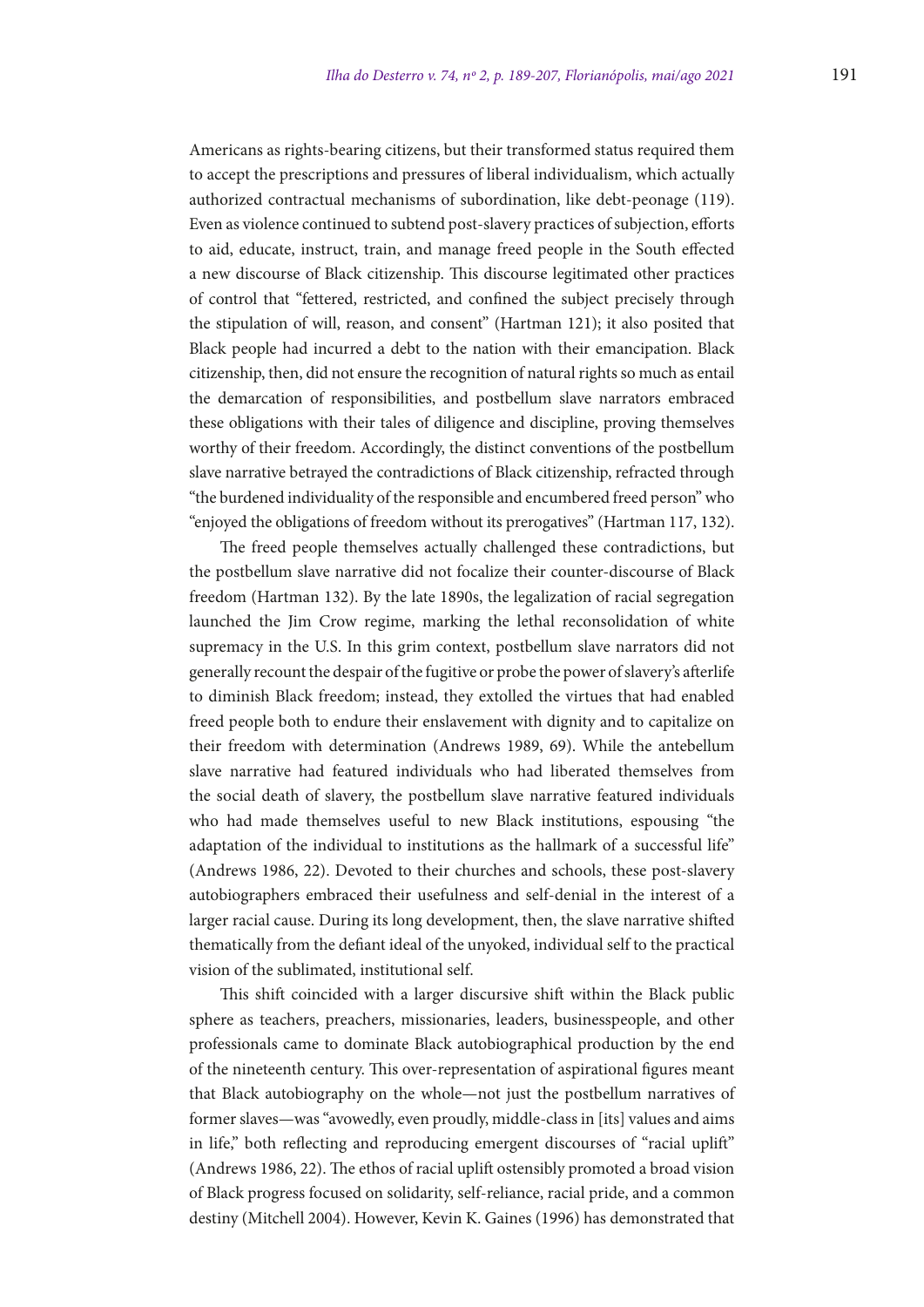racial uplift actually encompassed a constellation of class-bound ideologies that shared "a limited, conditional claim to equality, citizenship, and human rights for African Americans" premised upon "the promotion of bourgeois morality, patriarchal authority, and a culture of self-improvement…as necessary to [the Black intelligentsia's] recognition, enfranchisement, and survival as a class" (Gaines 4, 3). The logic of racial uplift thus relied upon "a *moral economy* of class privilege, distinction, and even domination *within the race*, often drawing on patriarchal gender conventions as a sign of elite status and 'race progress'" (Gaines 17). Dominated by managerial figures with a common commitment to the values of racial uplift, the constellation of autobiographies published by African Americans after 1900 evinces a symbiosis between an aspirational Black leadership class and autobiographical production. Rooted in emergent ideologies of racial uplift, Black autobiography at the dawn of Jim Crow became a cultural mechanism of class formation, serving the interests of a Black middle class that sought to constitute itself discursively (though not exclusively) through narrative self-presentation. For the champions of racial uplift, autobiography established their representative authority on behalf of the race, based on their specific understanding of citizenship in terms of respectability and responsibility.

Racial uplift advanced an ideal of a unified, striving race rising towards a better future, but the aspirational figures who then dominated Black autobiographical production advocated differing political, social, cultural, and economic strategies to achieve Black progress. Despite these differences, their strategies of representation shared a commitment to a cultural politics of racial synecdoche—that is, racial uplift ideologies all emphasized the emblematic individual's responsibility for the status of the race according to a synecdochic relation wherein the part represents the whole, the constituent instantiates the community, the corporeal body stands for the collective body. Not all Black selves could earn recognition for all Black citizens, though. According to Gaines, crusaders for racial uplift assumed "a self-appointed personal duty to reform the character and manage the behavior of blacks themselves," and this managerial charge extended to racial representation as well (20). Because the Jim Crow regime depended upon anti-Black dogma to justify inequality, oppression, and extra-legal terror throughout the U.S., racial uplift ideologies held that the race's progress—material, political, economic, social, and cultural—entailed the public self-presentation of its most respectable members because "no people can hope to gain esteem and favor which fails to produce distinguished individuals illustrative and exemplary of its possibilities," as Kelly Miller (1968) argued in 1908 (200). Standing against an entrenched racist folklore that identified Black people with an essential assortment of both inadequacies (lack of intelligence, morality and self-control) and excesses (profligate sexuality and shameless criminality), the meritorious men and women who came to dominate Black autobiography consistently modeled bourgeois protocols of selfhood, presenting themselves as upright, lawful, chaste, modest, and self-disciplined. With this political investment in the symbolic power of emblematic individuals, racial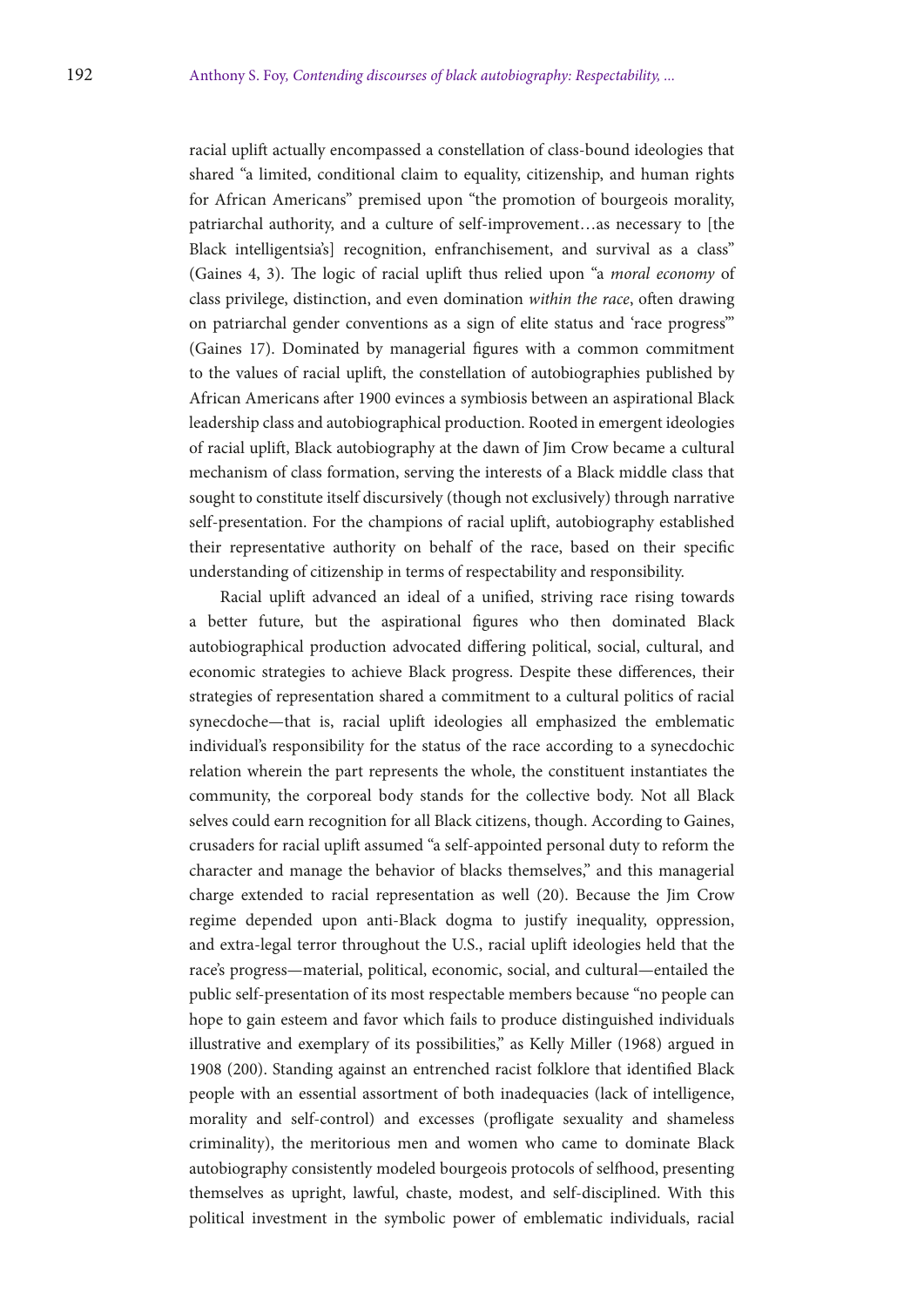uplift ideologues adapted Black autobiography to their common representational imperative, especially because the defining referentiality of autobiography bolstered its ability to counter racial "science," stereotype, and myth with the truths of a race on the rise.

Aligned with the interests of a discrete class, African American autobiography became a crucial site of Black middle-class formation that predicated representative authority on manifest respectability, while the status of the book-form itself, beyond the vaunted demonstration of literacy, presumably accrued cultural capital to published Black authors. According to this bourgeois anti-racism, "Black elites who spoke of uplift opposed racism by calling attention to class distinctions among African Americans as a sign of evolutionary race progress" (Gaines 20). Consequently, Black autobiographers of the Jim Crow era often defined themselves against the unrestrained Black (and mostly workingclass) people they presumed to manage. For example, the most influential of postbellum slave narratives, Booker T. Washington's *Up from Slavery*, published in 1901, describes the rough dances, hard drinking, and gun play that typified the rural districts of Alabama before the salutary influence of his Tuskegee Institute; it also depicts the criminal potential of wayward Black people who, Washington suggests, resort to theft and prostitution when their desires to consume outgrow their abilities to produce (Washington 1996, 63–64, 21). For Washington, the reckless behavior and irresponsible consumption of the Black folk ultimately conjure the prison, whereas his school trains Black bodies to labor productively, leading them away from the prison's shadow. Drawing this stark opposition between the disreputable and the decent, *Up from Slavery* summons the excesses of other Black people as Washington narrates his own sober rise from slavery, which then authorizes his standing as a respectable, responsible, and restrained Black leader. The apparent commitment to self-discipline among Jim Crow-era autobiographers like Washington, rendered in contrast to the Black masses, meant that autobiography crystallized as a disciplinary mechanism during this period. As the quintessential form of literary self-presentation, autobiography allowed individuals to exemplify the capacity of Black elites for self-discipline through their compelling personal stories. If, as Eagleton (1991) observes, "[b] ourgeois ideology…is the form of dominative discourse which would present itself as entirely innocent of power" (154), then Black autobiography's discursive commitment to racial uplift also delimited self-serving boundaries around the range of possibilities for racial self-presentation, thereby disciplining the proper Black subject of autobiography while seeming innocent of intraracial power. These firm disciplinary boundaries would thus stifle Black autobiographical subjects, restricting who could embody the race, what could authorize them to represent the race, and how they could narrate the past, the progress, and the promise of the race through their own emblematic tales.

Until the 1960s, this disciplinary class logic of racial representation would effectively privilege respectable Black figures while excluding, if not disavowing, others it deemed disreputable. Just as a broad view of Black autobiography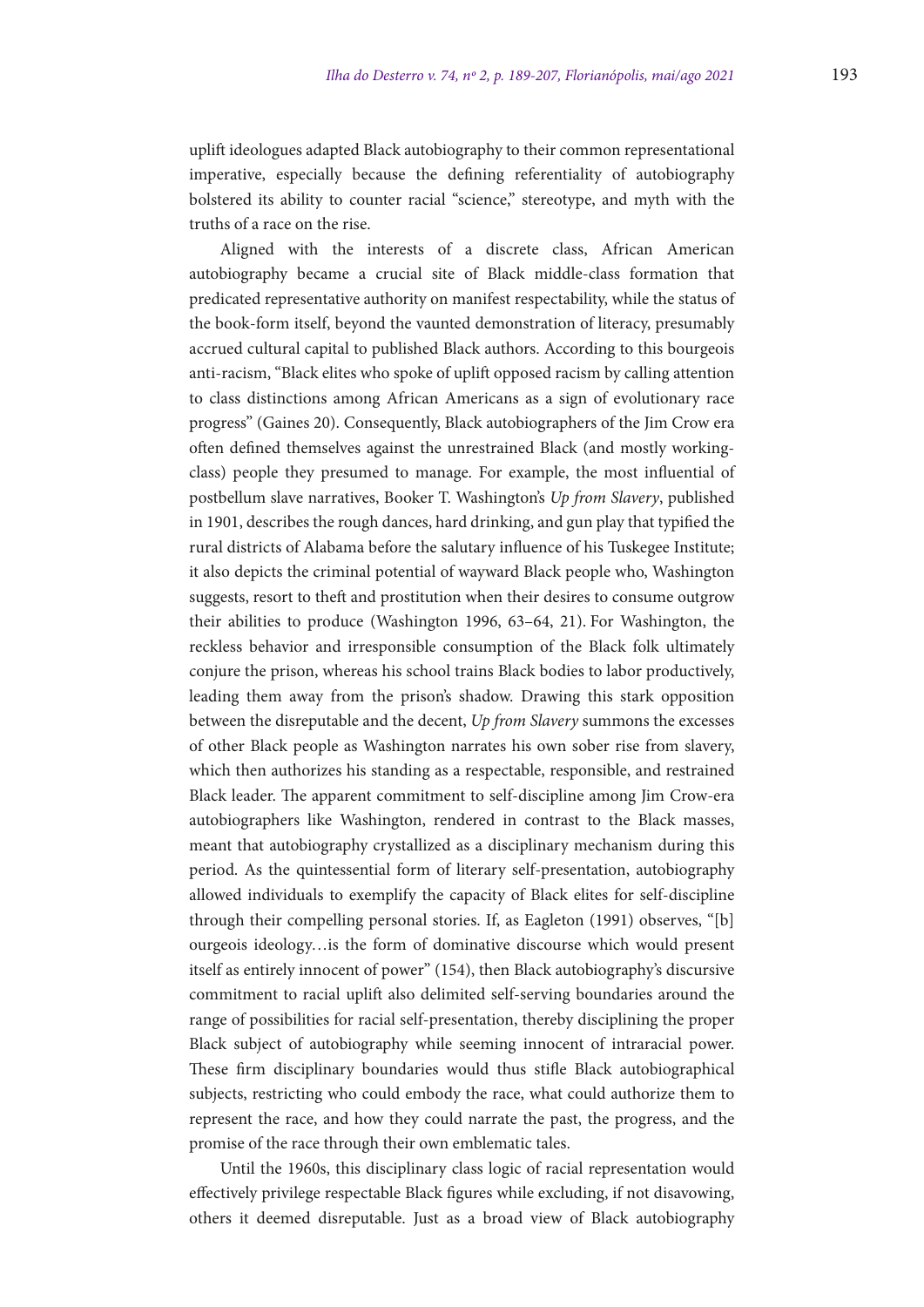exposes the ideological pressures that overdetermined the form, attention to both neglected and noted texts reveals how indecorous forms of sexual and criminal self-disclosure eventually emerged to contest the dominance of racial uplift. Whereas earlier writers delineated their own propriety by depicting, if warily, the sexuality, criminality, and recklessness of *other* Black people, these new autobiographical figures troubled the upright boundaries of Black autobiography by drawing such subjects into the orbit of the narrated Black self. In particular, Black male autobiographers like Horace Cayton, Malcolm X, and Claude Brown cleared new narrative space for illicit Black subjects: they disturbed the synecdochic logic of racial publicity that had disciplined the form; they eroded the class-bound ideologies that had constrained them; they contested the established aims, bases, and constituencies of Black autobiography; and, most importantly, they often linked such self-revelation to their critiques of Black elites. One of the untold stories of twentieth-century Black autobiography involves this internecine clash over the terms of racial representation itself as disreputable Black figures became disruptive.

In the context of this history, the autobiography of famed boxer Jack Johnson (1992) offers a poignant nodal point in the trajectories of Black autobiographical production. Published in 1927, *Jack Johnson—In the Ring—and Out* is a fanciful act of self-fashioning, a colorful account of the heavyweight boxer's rise to fame that details many of his professional bouts, some of his private loves, his entanglements with the law, his adventures as a fugitive champion, and his imprisonment in the U.S. Flamboyant and immodest, Johnson had faced racially motivated criminalization during his boxing career, largely for his sexual affairs with white women. Wrangling self-consciously with his public image, Johnson illustrates how the disreputable Black figure adapts his life to the demands of racial publicity, recognizing that "it was my own honor, and in a degree the honor of my race" implicated in his symbolic status as the first Black heavyweight champion (183). While *In the Ring—and Out* emphasizes Johnson's refinement, it also heralds the autobiographical figures who would eventually disrupt the discreet silences upon which uplift autobiography had insisted. With references to their own sexuality and accounts of criminality, criminalization, and imprisonment, these figures attested to the shifting discursive ground upon which a Black man could claim to speak for the race authoritatively and authentically. Johnson's transitional autobiography thus illuminates the intraracial struggle over representation that would alternately constrain and compel the trajectories of Black autobiography in the twentieth century.

# **Sexual Subjects**

Jack Johnson still embodied a renegade Black masculinity when *In the Ring—and Out* appeared in 1927. As heavyweight champion from 1908 to 1915, Johnson had faced a relentless campaign to suppress his image and police his sexuality, culminating in two federal laws inspired by his visibility as a Black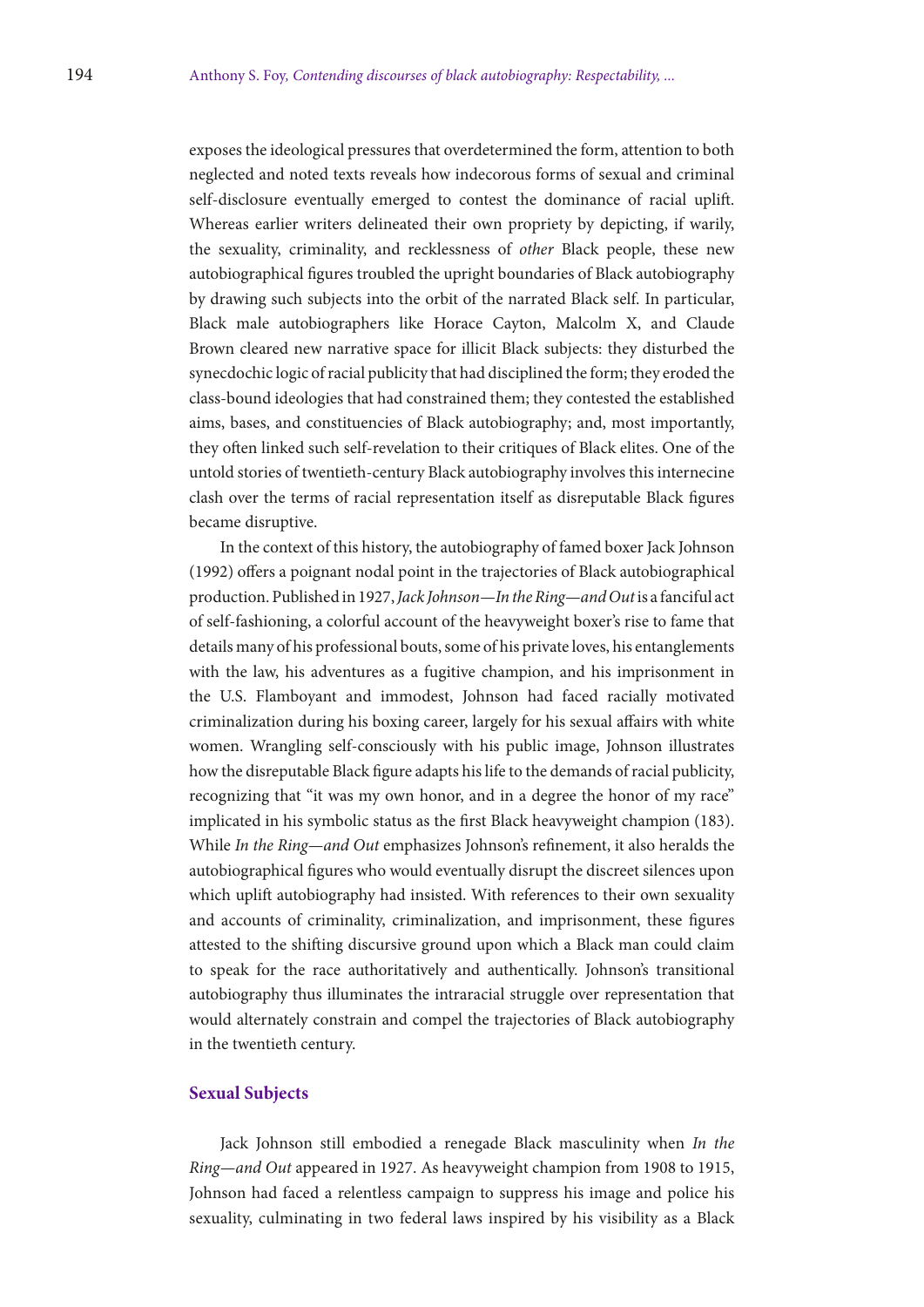boxer and celebrity. He had been a dominating fighter in the ring who teased and taunted his white opponents mercilessly, and his mastery of white men in the boxing ring was such an affront to global white supremacy that efforts to ban films of his fights began in 1910 as "a national campaign that quickly evolved into a transnational crusade" (Runstedtler 2012, 78-79). To suppress all films of Johnson's fights, the U.S. Congress passed the Sims Act in 1912, a federal law that banned the distribution of fight films altogether (Runstedtler 79; Grieveson 2004, 130-33). Meanwhile, contemporary anxieties in the U.S. over "white slavery," Black male sexuality, and miscegenation meant that efforts to contain Johnson's image were also "influenced by a desire to prevent the display of a desirable black male body from erotic contemplation" (Grieveson 142). At a time when Black men were routinely lynched for far less, Johnson's conspicuous escapades with white women provoked the wrath of the federal government. In 1913, he was convicted of violating the Mann Act of 1910 (also known as the "White Slave Traffic Act"), which banned the interstate transportation of (white) women "for the purpose of prostitution or debauchery, or for any other immoral purposes" (qtd. in Ward 2004, 298). Criminalized for publicly wooing and wedding white women, Johnson spent seven years abroad as a fugitive before returning to the U.S. to serve his sentence at Leavenworth Penitentiary from 1920 to 1921. In the wake of this state-sanctioned persecution, Johnson's autobiography would embrace the trappings of respectability to recover his body from the scrutiny of a hostile public.

According to Johnson's genteel self-fashioning in *In the Ring—and Out*, he is more of a businessman than a bruiser, more of a cosmopolitan than a fugitive, more of a patriot than a peril; against his image as a sexual outlaw, Johnson also narrates himself as more of a faithful partner than a philandering playboy. Nonetheless, his autobiography betrays a struggle between decent and disreputable models of Black masculinity. Abiding by the Victorian strictures of racial uplift, earlier Black male autobiographers had carefully avoided any hint of their own sexuality, of which children were its only conceivable signs. Black male sexuality thus appeared obliquely in their narratives as a strict matter of procreation, not pleasure (Moses 1990; Tate 1992, 166–68; Gaines 78–79). This consistent emphasis on a patriarchal ideal in Jim Crow autobiography effectively stifled dangerous alternatives that rooted Black masculinity in the virility of a carnal body. Analyzing twentieth-century shifts in forms of male dominance among Black men, bell hooks (1992) observes that:

> [W]ith the emergence of a fierce phallocentrism, a man was no longer a man because he provided care for his family, he was a man simply because he had a penis. Furthermore, his ability to use that penis in the arena of sexual conquest could bring him as much status as being a wage earner and provider. A sexually defined masculine ideal rooted in physical domination and sexual possession of women could be accessible to all men (94).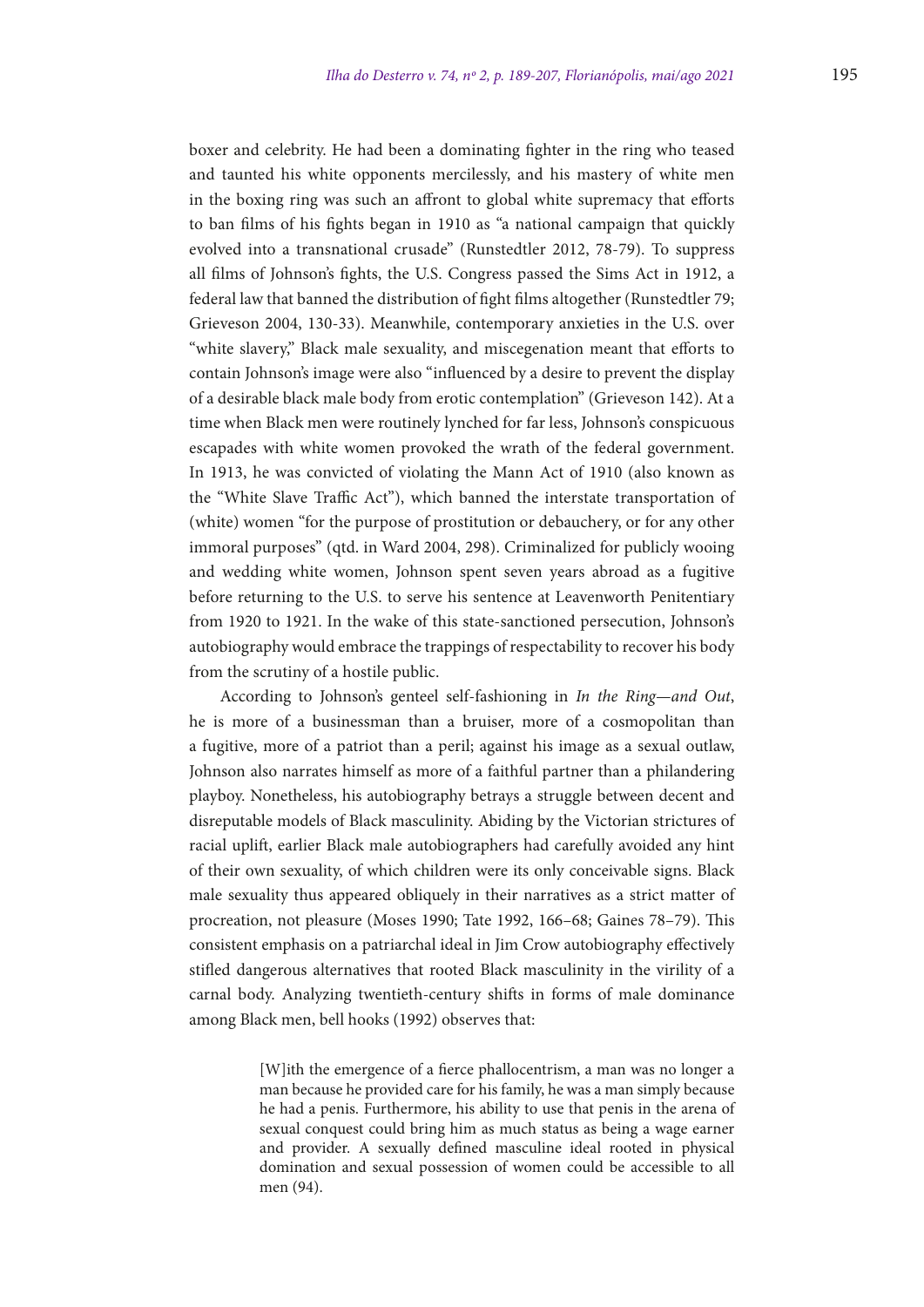Throughout his boxing career, Johnson himself cultivated a reputation for sexual prowess, often manipulating the tense contrast between phallocentric masculinity and patriarchal respectability: on the one hand, he called attention to himself "as an embodiment of highly sexed [Black] masculinity" by wrapping his penis before public sparring exhibitions, magnifying it as both shadowy threat and seductive fetish (Bederman 1995, 10; Gilmore 1975, 14); on the other, he routinely invoked coverture by referring to his white female companions publicly as "Mrs. Johnson" regardless of their official legal status, insisting that they be treated "as wealthy, respectable women whose husband was successful and manly enough to support them in comfort and luxury" (Roberts 1983, 9; Bederman 9). Likewise, Johnson introduces phallocentric masculinity to Black autobiography under the cover of patriarchal respectability.

*In the Ring—and Out* employs a discourse of romance and matrimony to euphemize Johnson's sexuality, and this appeal to bourgeois decorum obscures his sexual self-disclosure. Still, Johnson's palimpsestic narrative retains the traces of his sexual aura, the inescapable keystone in the arch of his notoriety. His autobiographical references to his romantic relationships offer winking allusions to his virility, and the prominence of white women in his book conjure the phallocentric Black masculinity that made him both fearsome and fascinating. For example, *In the Ring—and Out* includes photographic portraits of two of his three white wives, and one of these portraits accompanies "My Husband," a defensive preface by "Mrs. Jack Johnson," his fourth wife (Johnson 16–20); along with the autobiography's other images of Johnson's semi-clad body in boxing poses, these illustrations draw the racial politics of Johnson's public bouts into personal, intimate spaces. Johnson also includes an unusual fifth chapter, "Romances and Regrets," which he devotes to his love affairs both within and outside of marriage. Opening with a brash declaration—"There have been countless women in my life" (Johnson 70)—this chapter recounts a series of relationships with Black and white women before describing Johnson's arrest for violating the Mann Act and his flight as a fugitive. Indeed, Johnson's account of the arrest itself encapsulates the narrative's play of respectability and virility. Storming Johnson's train to apprehend him, federal agents order the boxer to open his stateroom door, but "I told them that they could not come in—that Mrs. Johnson and I were not dressed.…They waited, however, and donning our clothes we went out to meet them" (Johnson 84). Invoking decency and decorum to protect "Mrs. Johnson," his white wife, the boxer keeps the authorities at bay; for readers, however, Johnson evokes the interracial intimacy of these two naked bodies, despite his ostensible performance of respectability. Resonating with his public performances as Black champion, his autobiography manipulates racialized codes of masculinity to launch a phallocentric politics of fulfillment staked on the bodies of white women. The State's repressive response to his conspicuous affairs thus compounds the meaning of Johnson's white lovers as tokens of his virility, autobiographical signs of his unmanaged sexuality. While *In the Ring—and Out* might seem to repress the phallocentric dimensions of Johnson's masculinity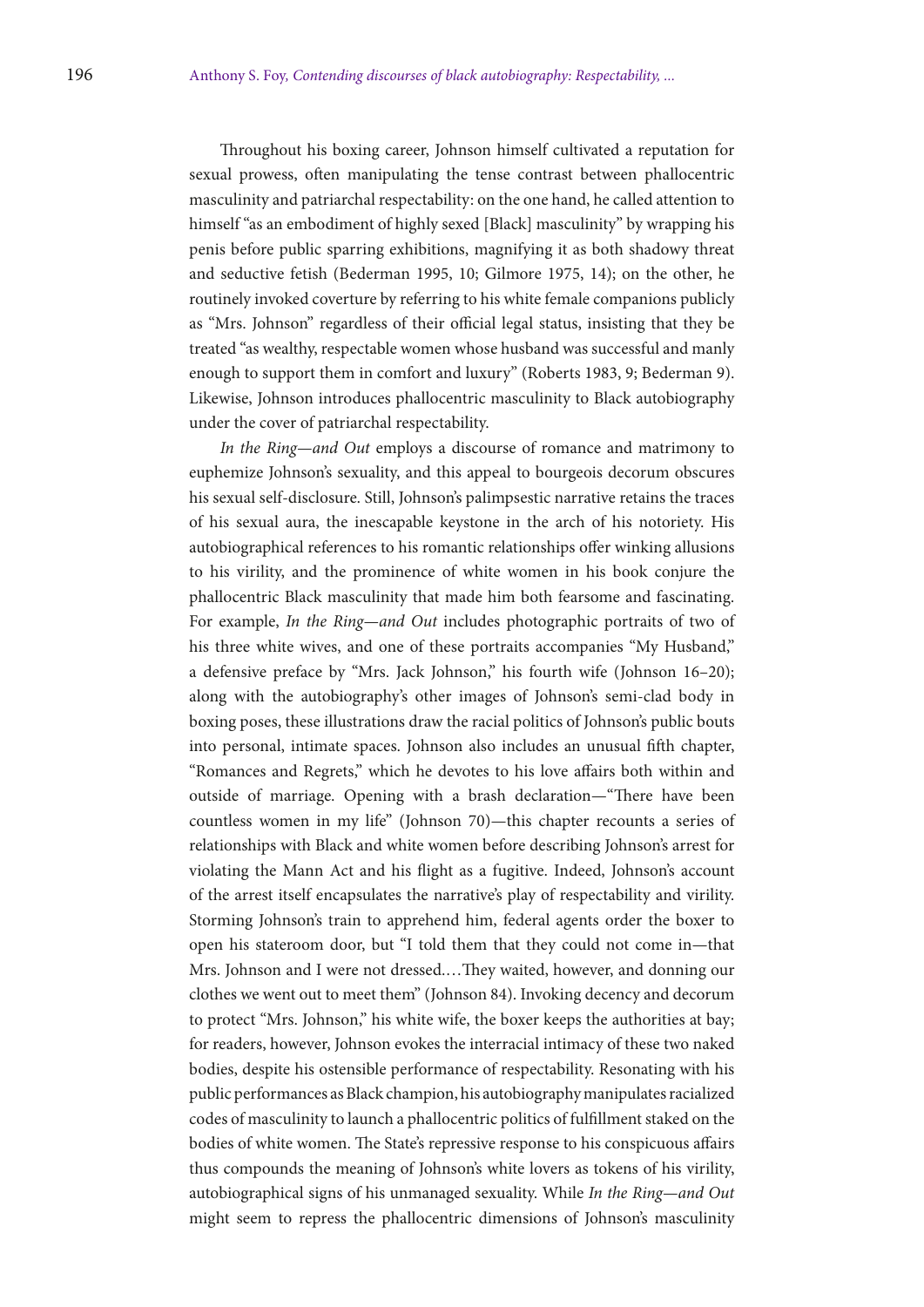according to the dictates of patriarchal respectability, even within these limits his sexuality surfaces in his narrative through the tense signifying dialectic between his sexual reputation and his refined self-presentation.

J. Saunders Redding's *No Day of Triumph* (1942) is another key transitional narrative in this development, culminating in a significant, if subtle, moment of sexual self-reference. In time, this prolific Black scholar would become better known for his conservative tendencies, but Redding's earlier travel narrative takes aim at the rigid insularity of the Black middle class, a "vivid" indictment that promised, according to Richard Wright's terse introduction, to "rock the Negro middle class back on its heels" (Redding [2]**)**. After devoting the first of his four chapters to his own upbringing in the North, Redding retraces his 1940 road trip through the South searching for the meaning of Blackness, immersed primarily among the Black folk left behind by the tides of northern migration. *No Day of Triumph* concludes with a Louis Armstrong show in rural Louisiana, and in the local dance hall—segregated in theory, but integrated in practice— Redding discovers a utopian space of earthly freedom. With the introduction of Menola Melancon, the local waitress he invites to the show, he also infuses his narrative with his own desire. After his initial description sexualizes her he comments that "[h]er breasts stood up aggressively, and in her gait there was a certain casual frankness," for example (331)—Redding envelops his brief encounter with Melancon in a mist of Creole exoticism. Outside the dance hall, "the whole scene seemed strangely foreign and exciting," while inside, Melancon's "big, vital body weaved a fluid pattern before me. She swayed in the unmistakable vestige of a symbolic dance remembered by her blood"—a medley of "the Cajun, Indian, Negro, White" (335, 338). Melancon dances "with absolute freedom," and, Redding writes, "I saw her everywhere, like an embodied essence" (339). Amid "[t]he warm odors, at once sweet and yeasty" of the animated Black and white bodies filling the dance hall, "I gave myself up to the dance," he admits (337, 338).

This experience with Melancon inspires Redding's final meditation on the meaning of freedom, but this epiphanic climax depends on his own embodiment. Evoking his own carnality, he construes the exotic woman's dancing body as a sign of sexual abandon; conflating sexual liberty and racial freedom, he renders the narrative's conclusions about Black salvation in masculinist terms. Ultimately, *No Day of Triumph* weds Redding's critique of the Black middle class to a putatively anti-bourgeois sensuality, equating his symbolic quest for the meaning of Black lives with the recovery of authentic Black masculinity through the desirous body. With the eroticization of this quest, Redding resorts to a banal trope by depicting the Black folk—and, in the end, Black women—as the site of natural, unfettered sexuality.<sup>3</sup> Still, Redding draws attention to himself, suggesting his own sexuality at his narrative's dénouement as the sensual physicality of the dance hall arouses in him a "gendered self-consciousness" that he mystifies as merely *racial* consciousness (Carby 1998, 37). In this nuanced way, Redding challenges the sexual silence of earlier Black male autobiographers, even if his phallocentric imagination stops short of an explicitly rendered sexual conquest.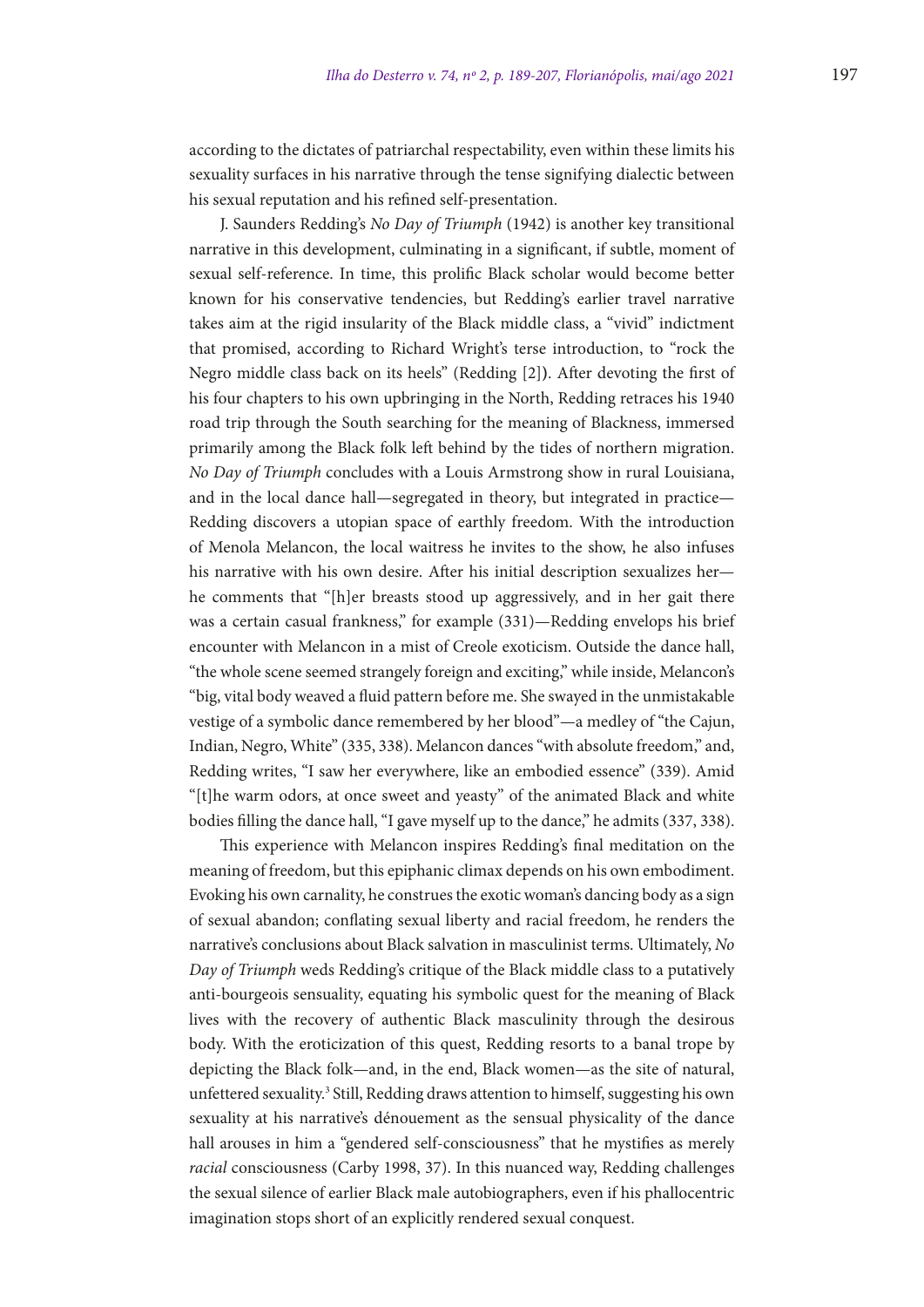By the mid-1960s, the once-hegemonic mode of uplift autobiography had begun to splinter from the force of new challenges, and the narratives of Johnson and Redding would prefigure later disruptive forms of phallocentric narrative. In 1965 alone, at least three significant autobiographies first published that year evinced Black men's sexual self-consciousness. In *Long Old Road* (1965), Horace R. Cayton explores the psychological vulnerability of Black men in a racist society while exposing the psychic costs of becoming a Race Man; probing the politics of interracial desire, Cayton's narrative investment in manhood relies heavily on accounts of his sexual affairs with white women. Structured as a conversion narrative, *The Autobiography of Malcolm X* (1973) offers an analysis of the sexual politics of race from the perspective of a street hustler, and Malcolm X's own affair with a young white woman conveys the "sense of masculine authority and power" he gains from his own sexuality (Marable 2011, 46). Claude Brown's *Manchild in the Promised Land* (1965), a meandering tale of his coming of age in Harlem, describes how sexual conquests inform his streetwise masculinity. Later, *Beneath the Underdog* (1971) would relate a ribald, surreal life story alternating between Charles Mingus's musical ascent and his sexual exploits. Notably, the pimp, as "an idealized representation of racialized masculinity" (Rustin-Paschal 2017, 43), figures significantly in the narratives of Malcolm X, Brown, and Mingus, and the ultimate autobiographical expressions of an exploitative phallocentric masculinity—that is, of sexual mastery and control over women are undoubtedly *Pimp* (1969) and *The Naked Soul of Iceberg Slim* (1971), two autobiographical texts written by erstwhile hustler Iceberg Slim (the *nom de plume* of Robert Beck).

Such self-disclosure coincides with broader historical currents, including the tides of sexual liberalism that increased after the Jazz Age and blossomed during the 1960s into a "sexual revolution" beckoning the Black man as both actor and fetish (Medovoi 1999; D'Emilio and Freedman 1988; Allyn 2000). Moreover, "discourses about [Black] male sexuality became central to consolidating nationalist identities" as the Black Power movement gained prominence in the 1960s (Murray 2007, 11). Nonetheless, sexual self-disclosure among these later autobiographers (not all of whom could be neatly characterized as nationalists) cannot be dismissed as a mere effect of historical tendencies because they mobilized phallocentric masculinity to defy the intraracial politics of respectability that had overdetermined Black autobiographical production. While anxious practitioners of uplift autobiography had been resolute in conveying the high-minded selfcontrol of decorous patriarchs, these later autobiographers rendered the phallocentric imperatives of their own sexual deeds and desires to reconstruct an "authentic," anti-bourgeois version of Black masculinity. Such expressions of phallocentric masculinity signal the discourse of racial authenticity that arose to contest the older, dominant discourse of racial respectability. Likewise, Black narratives of criminality—which, by the 1960s, often intersected with their subjects' sexual self-reference—would also disrupt the class-bound dictates of racial publicity.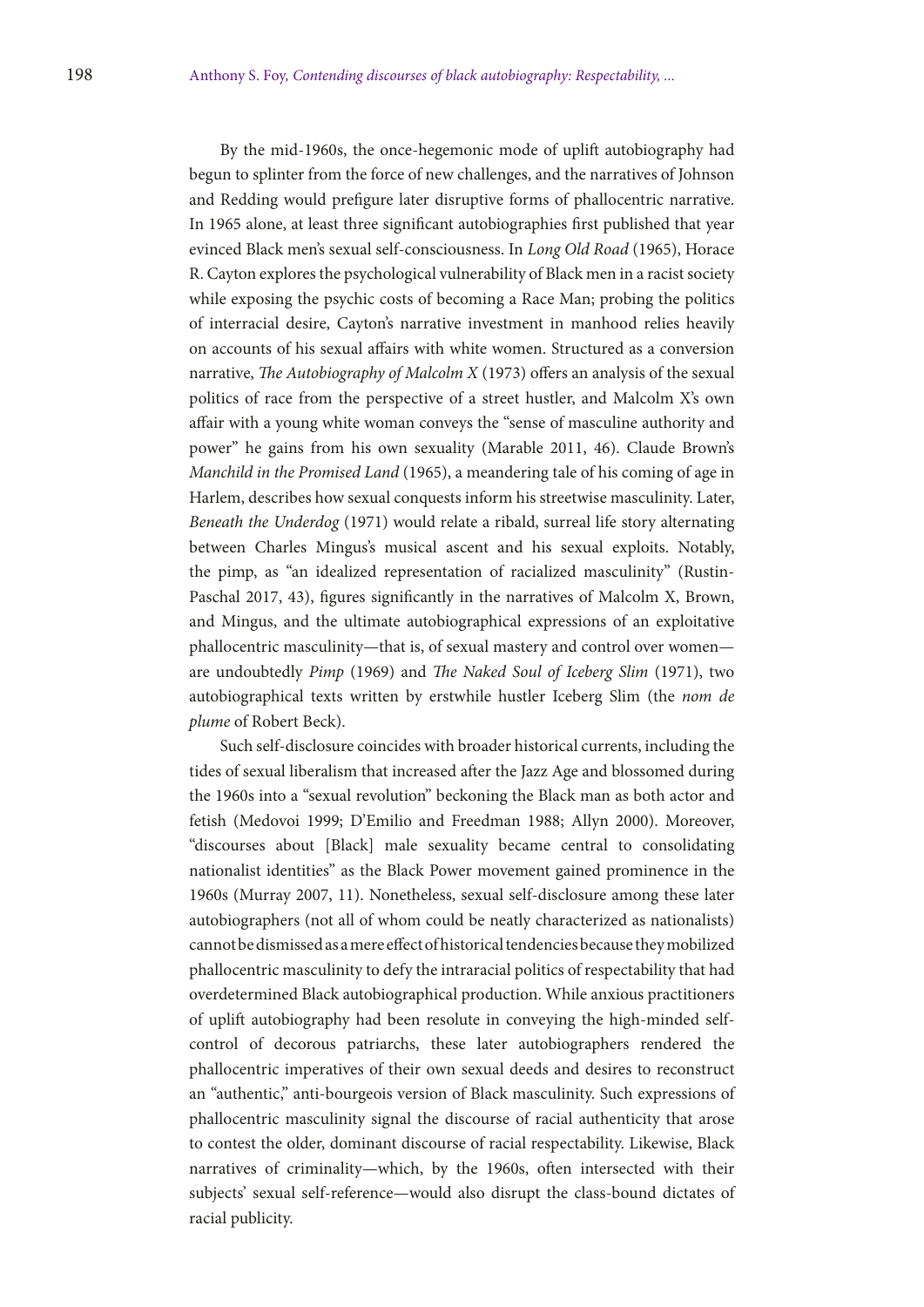In general, crime tales—both criminal and convict narratives—were commonplace in the U.S. by the end of the nineteenth century and were exceedingly popular by the 1930s (Franklin 1989). However, because of the distinct alignment of Black autobiography and middle-class formation, published African American narratives of criminal self-disclosure were virtually absent for a century after emancipation. According to prevalent discourses of racial uplift, the operative distinction between the depiction of crime (by others) and its admission (by oneself) was pivotal: admitting to dubious past acts would suggest that criminality is somehow constitutive of both the narrated and narrating Black subject, undermining the cultural politics of racial synecdoche that drove Black autobiographical production during the early Jim Crow era. Distilling the anxieties of a Black middle class, discourses of racial uplift starkly distinguished upright figures from criminal figures in the popular imagination at a time when social scientists had begun to produce a new "racial knowledge" in the 1890s through demographic statistics, positing "black criminality…as a fundamental measure of black inferiority" (Muhammad 2010, 20). In 1904, for example, Booker T. Washington insisted that the sharp boundaries between decent and indecent Black people must be maintained in order to satisfy moral qualifications for recognition and to ameliorate the image of the African American middle class:

> Some people assert that no matter how rich and educated we become, we lack morality, we accept as equals people who have been in jail and penitentiaries. But we must see to it that we are as rigid in our standards as anybody else. We must drive out from among us immoral people, whether teachers, preachers, or laborers (qtd. in Lamont 1904, 7–8).

Of all of the Black autobiographies published in the seven decades following Reconstruction, just eight present their subjects as figures of crime. Racial uplift ideologies promoted the character of emblematic Black figures in order to substantiate the race's respectability, so the imputation of crime alone could tarnish one's authority to represent African Americans publicly. By "figures of crime," then, I refer to any autobiography wherein this discursive specter of the Black criminal haunts the subject's self-presentation. Along with more frank crime tales and prison narratives, this capacious category includes texts in which narrated Black subjects must establish their innocence by addressing a blighted public reputation. Between 1877 and 1950, the small group of Black autobiographies by figures of crime mostly involve narratives of *criminalization* rather than narratives of criminality—that is, they involve Black narrators who do not write primarily as criminals but whose public reputations depend in some degree on criminal allegations against them, as well as those who have been unjustly jailed. These autobiographers use their narratives, whether in whole or in part, to defend themselves against either local or national notoriety. For example, L.R. Ferebee's postbellum slave narrative (1882) is the first post-Reconstruction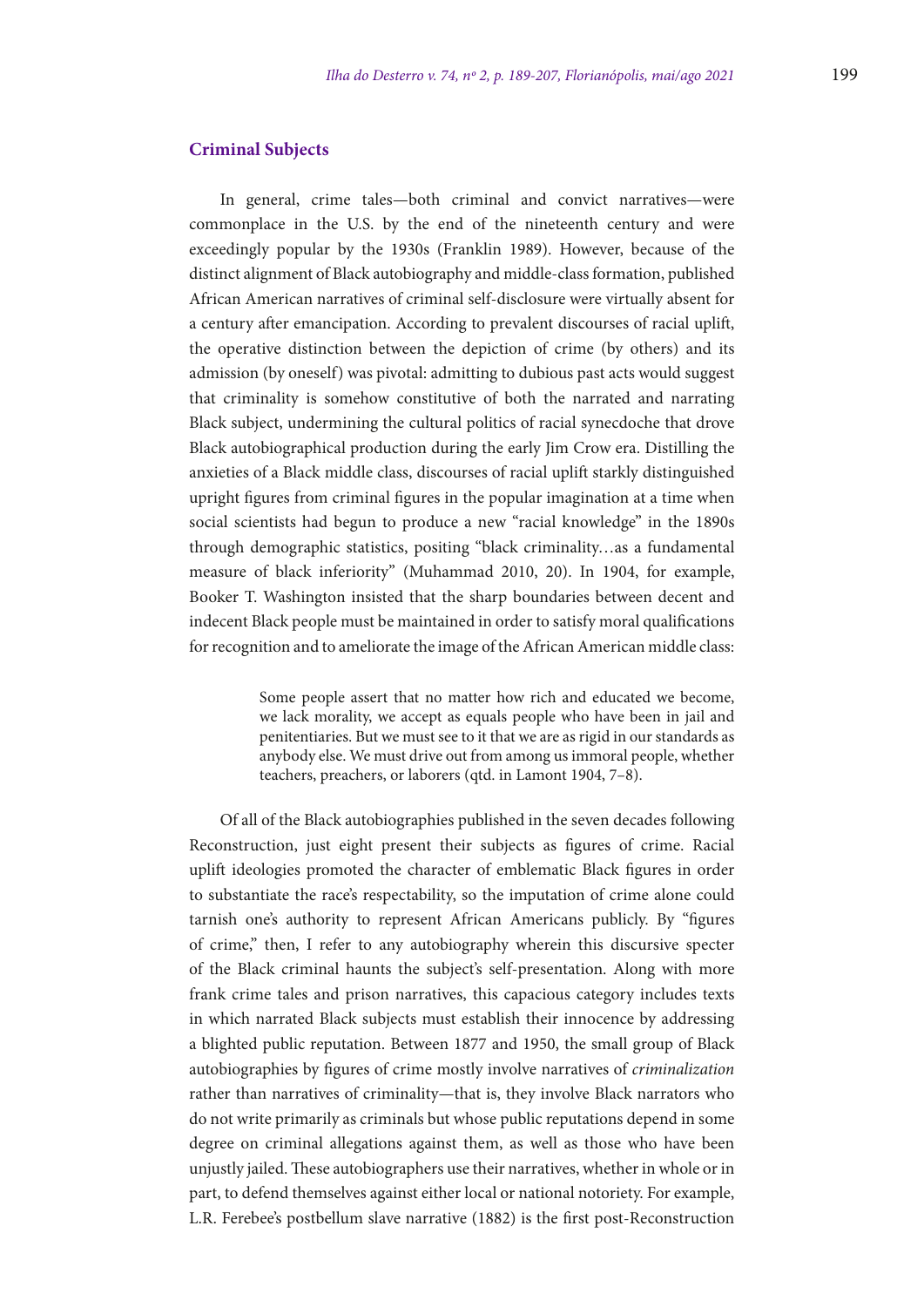autobiography to discuss its author's imprisonment, which the narrative blames on the machinations of his political rivals. J. Vance Lewis's *Out of the Ditch* (1910), describes his early life under slavery and his eventual rise to become a prosperous lawyer in Houston, but it also addresses his persecution by conspiratorial rivals, both Black and white, who were responsible for two different indictments against him for fraud and forgery. Lewis ultimately prevails, and in his concluding chapter he reclaims his respectability, asserting in terse, masculinist terms his devotion to his faithful wife, his cultured home, and his "considerable property" (Lewis 153-54). In later years, other narratives of criminalization grew out of two famous trials of the 1930s, which exposed the ambivalence of middle-class Black leaders who sought to protect the race's image against disgraceful accusations: published in 1937, *Let Me Live* (2007), the autobiography of Communist organizer Angelo Herndon, politically persecuted and convicted of insurrection under a Reconstruction-era law in Georgia; and *Scottsboro Boy* (1950), the autobiography of Haywood Patterson, one of nine Black youths falsely accused of raping two white women in Alabama in 1931.

Because Jack Johnson's ostentatious challenges to white supremacy included an assertion of phallocentric Black masculinity that sparked his persecution, *In the Ring—and Out* amounts to a narrative of criminalization that must address the risky tinder of race, gender, sexuality, and power. Johnson first tests the classbound constraints on Black autobiography by describing his early arrests for gambling, vagrancy, and even prizefighting itself (interracial bouts prompted the enactment and enforcement of local anti-boxing ordinances in the U.S. throughout his career). More importantly, though, Johnson uses his autobiography to address the criminalization of his sexuality under the Mann Act. Contending with Johnson as a figure of crime, his narrative thus departs from earlier uplift autobiographies in two key ways: first, his self-referential accounts of gambling, itinerancy, and fighting incorporate some of the unwholesome signs associated with Black working-class culture that devotees of racial uplift attempted to police with their own respectable self-presentations; second, his narrative eschews discretion to confront the criminalized intersection of sexuality, Black masculinity, and white supremacy. Despite his relative candor, Johnson nonetheless presents himself as a self-made man of bourgeois taste, refinement, and sensibility. Even in prison, he occupies a managerial role as the "physical director" with "many duties and obligations," continues to look after his "personal and business affairs outside the prison," and he describes an exhibition bout there as "fast and classy" (Johnson 129, 132). *In the Ring—and Out* insists that it wields Johnson's true character against a false reputation, defending him against his criminalization as a sexual outlaw. However, his recourse to respectability cannot quite dull the sharp edges of infamy that offended the conventions of uplift autobiography.

Even rarer in the period from Reconstruction to 1950 are published narratives of *criminality* in which Black autobiographers admit their own disreputable pasts and in which most (though not all) of these autobiographers derive their primary authority from their experiences as criminals and, more often, as convicts. Only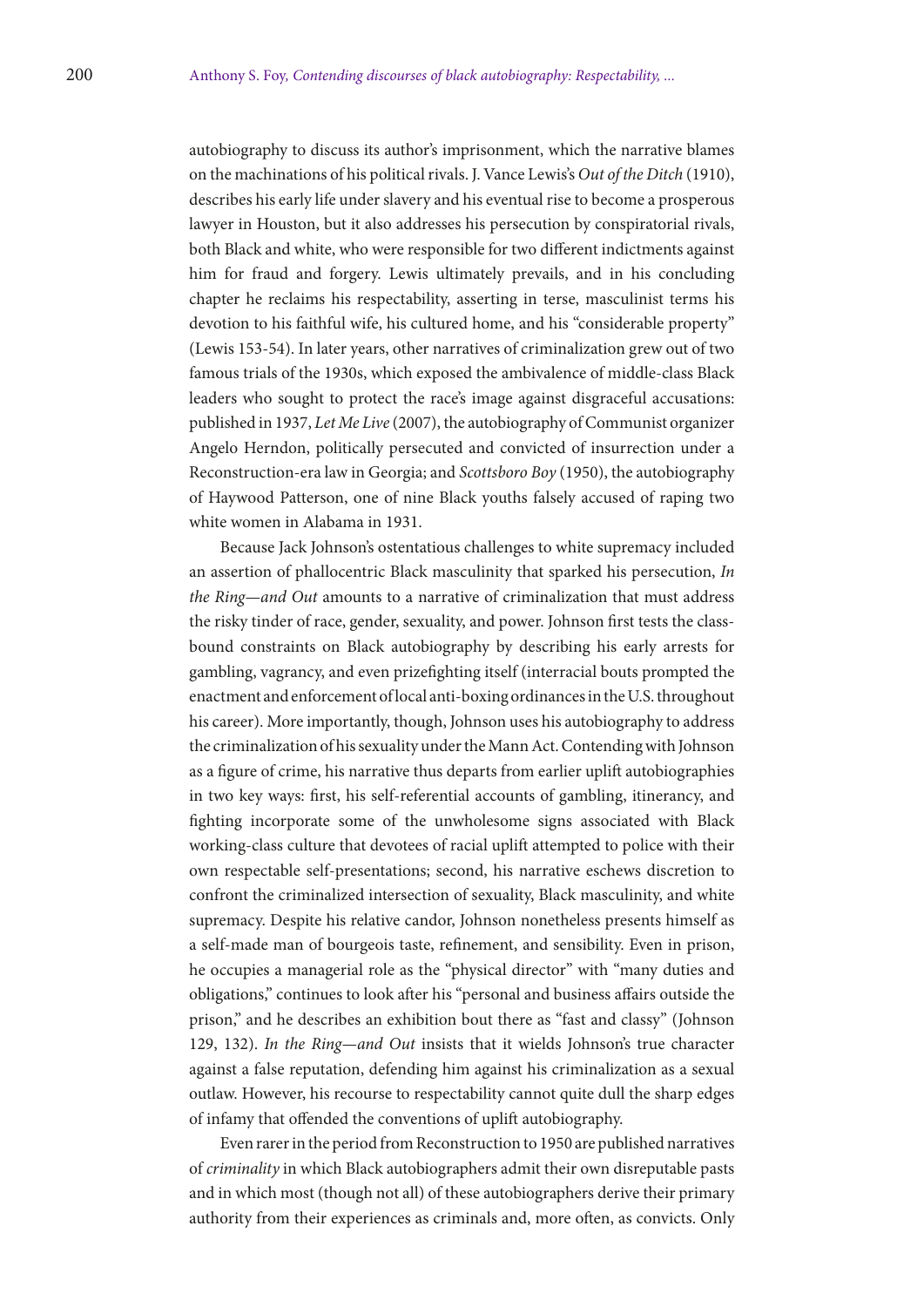two such narratives exist: *Buried Alive (Behind Prison Walls) for a Quarter of a Century* (1892), the as-told-to narrative of William Walker published by Thomas S. Gaines; and *Bootlegging a Failure and a Lecture to Young Men* (1918), the selfpublished prison narrative of Ide Nash. Walker's *Buried Alive* diverges from the pragmatic conventions of other postbellum slave narratives, and it singularly captures the violent continuities between the antebellum plantation and the postbellum prison. With the help of Gaines, another Black male convict released from prison in 1892 with manuscript in hand, the illiterate Walker recounts in the first third of *Buried Alive* his life under slavery in Virginia, Louisiana, and Missouri, his escape to Canada on the eve of the Civil War, and his life as a laborer just outside of Detroit in the early 1860s. In 1866, however, Walker is convicted of murder after killing his white neighbor in an act of self-defense, entering Michigan State Prison, "my rock-bound grave," on Christmas Day (Gaines 66). The final two-thirds of *Buried Alive* details Walker's experiences as a "lifer" in the penitentiary. While *Buried Alive* concludes with a perfunctory comment on the importance of education and Christianity in rehabilitating prisoners, Walker's narrative is not structured as a confession of crime followed by a public declaration of repentance. Rather than mold his life to fit the conventions of uplift autobiography, Walker stands as a witness to the brutal inhumanity of penal practices, denouncing in particular the Northern system of convict labor, an exploitative public-private partnership that he decries as "a worse system of slavery than ever existed on Southern soil" (Gaines 74). With its critique of the historical continuum of anti-Black institutions, *Buried Alive* extends the political imperatives of the antebellum slave narrative but disrupts its typical teleology of freedom. It is also the rare postbellum slave narrative that offers political critique without the overdetermined performance of respectability.

In contrast, Nash's *Bootlegging* confirms rather than counters the discourses of racial uplift that had become so dominant in the Black public sphere since the 1890s. Self-published more than twenty-five years after Walker's *Buried Alive*, *Bootlegging* offers a confessional narrative of Nash's experiences in and out of jail in Texas, the Indian Territory, and Oklahoma before describing his most recent two-year stint in the Oklahoma State Prison for bootlegging whiskey. Endorsing the uplift ideology of Booker T. Washington, Nash molds his life into a cautionary tale for others, particularly young Black men. As the repentant Nash puts it, "My advice, boys, is to stay out of the penitentiary, and remember always, that a dime's worth of freedom is equal to dollars in prison" (64). Nash appends to his narrative a number of other texts, such as the titular "lecture to young men," an essay addressed to the "colored boys throughout the country," and an etiquette list, which admonishes Black youth, "Do not praise Jack Johnson and condemn Booker T. Washington" and "Do not forget that the best class of people are always your friends" (88, 89). Although Nash's account suggests that he had resorted to bootlegging repeatedly, against the advice of his friends, because of the insecure life of a Black farmer, *Bootlegging* does not offer a critique of structural conditions. Like Washington, Nash argues instead that Black people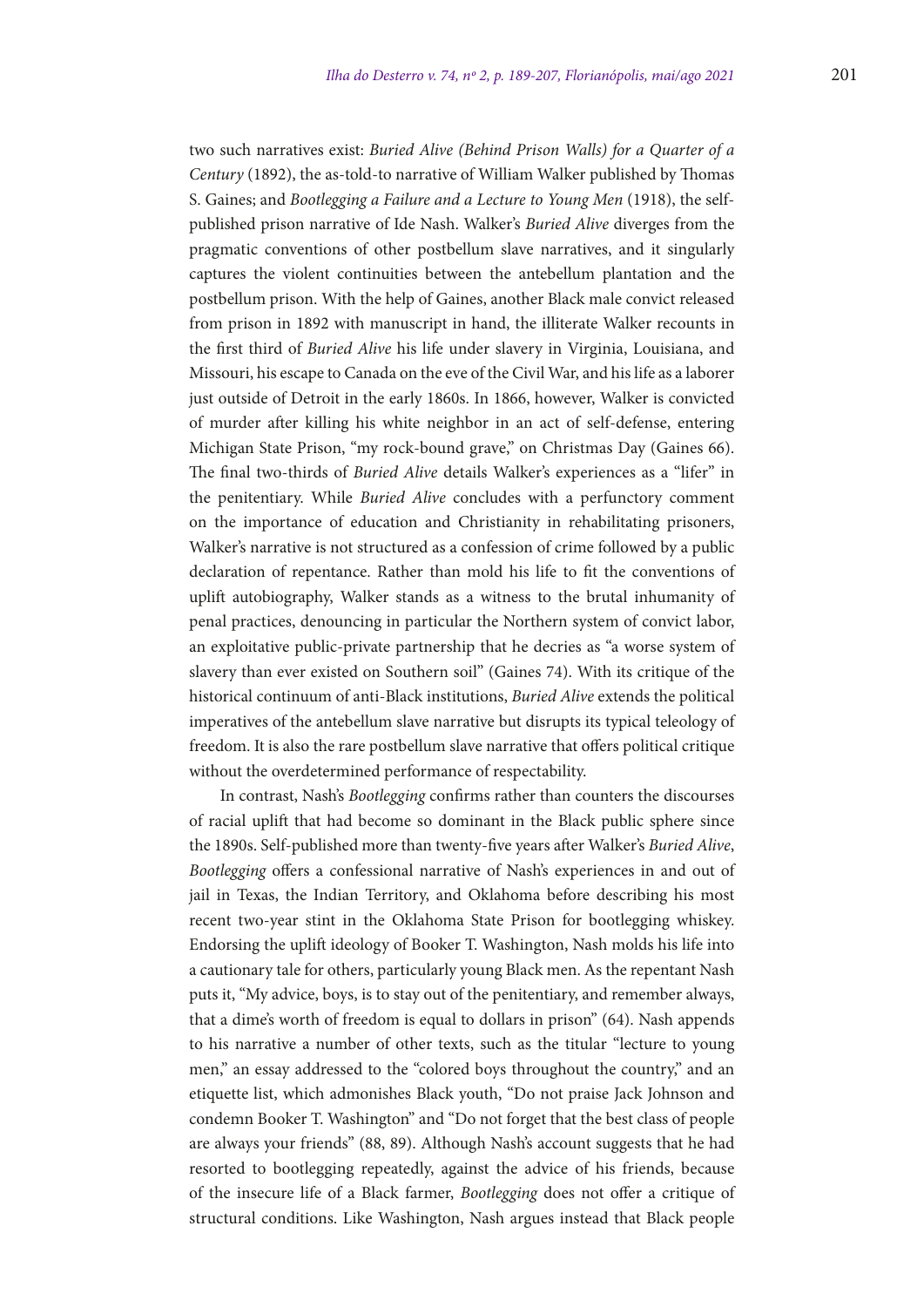should forsake the city for the country, learn scientific agriculture to work the land more efficiently, and shun political protest. Moreover, Nash's representation of prison replicates the class distinctions characterizing racial uplift ideologies. He laments that "it was a great punishment to one who had gentlemanly morals to be in with such unmanly brutes," and throughout his narrative he stresses how his own education, patriotism, and Christian piety distinguish him from many of the other convicts, especially his fellow Black inmates (27). Whereas *Buried Alive* presents Walker as a representative speaking on behalf of his fellow prisoners, *Bootlegging* naturalizes class distinctions within the prison in order to isolate Nash from the "bad men…who are anxious to get their freedom, so they can violate the laws again" (Nash 38). With *Bootlegging*, Nash attempts to situate himself *within* discourses of racial uplift *despite* his criminal credentials.

After 1950, autobiographical Black subjects began to appear as figures of crime with greater frequency. Whereas only eight such autobiographies appeared between 1877 and 1950, nine more were published from 1951 to 1965, and thirty-five more appeared from 1966 through the 1970s. This gradual upsurge after 1950 consisted almost entirely of narratives of criminality, though some molded their narrators' lives into stories of personal reform, like Nash's *Bootlegging*. In 1951, Matt Thomas published *Hopping the Border: The Life Story of a Bellboy*, a good-natured chronicle of Thomas's working life and business ventures, including such "mischief" as bootlegging and bookmaking (167). Thomas A. Jones's *The Secret* (1958) unapologetically details a Black gambler's career in Washington D.C.'s underworld. Heavyweight boxers Archie Moore (1960) and Floyd Patterson (1962) both published autobiographies in the early 1960s that describe how prizefighting allowed them to make something of themselves, despite youths marked by delinquency and crime (the disciplinary import of Patterson's narrative is embedded in its title, *Victory Over Myself*). For these two Black athletes, their confessions of past criminality motivate conventional autobiographies of exemplary self-improvement. Malcolm X's 1965 autobiography recounts his youth as a street hustler but also reflects his disaffection with Black middle-class respectability. While Malcolm X's narrative of Black re-formation, self-discipline, and patriarchal masculinity might echo the precedents of uplift autobiography, it insistently derides the Black middle class as deluded and hypocritical, thereby expressing "the latent class anger that lies muffled beneath a racial blanket" (Kelley 1998, 432).

To be sure, this profusion of crime tales likely registered developments in the U.S. after World War II that were extrinsic to the trajectories of Black autobiography, including a growing liberal discourse that redefined criminality in structural (rather than morally absolute) terms, as well as intense sociological concern with the "second ghetto" of high-rise housing projects that concentrated poor and working-class Black people, many fresh from the South, in the deindustrialized inner cities of the North (see Rotella 1998; Hirsch 1998). In this context, the mere appearance of new figures of crime in the 1950s is insufficient for drawing larger conclusions about the trajectories of Black autobiography, since, one could argue,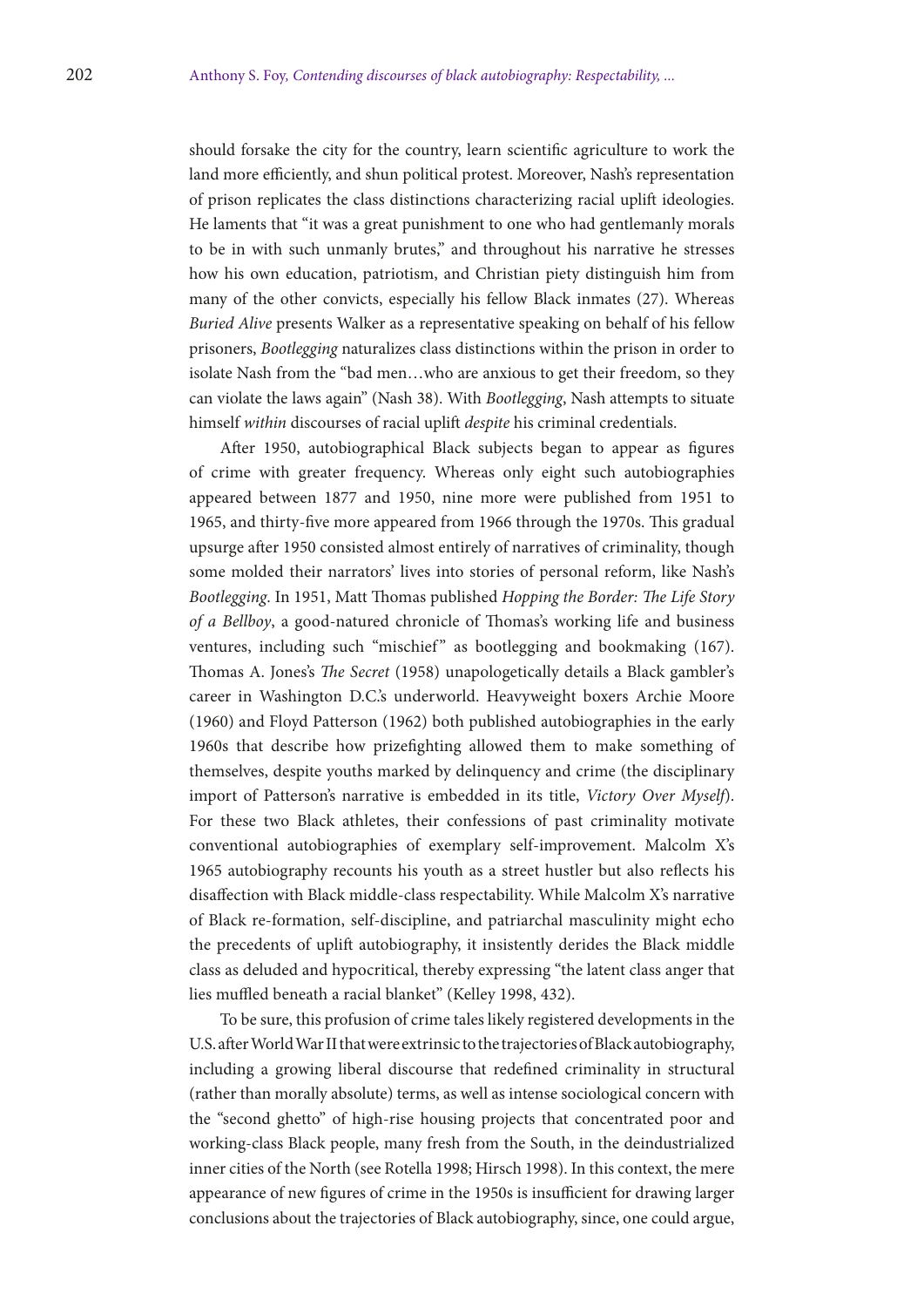they simply appeared in larger numbers to meet market demand for first-hand accounts illuminating the experiences and effects of the urban crisis. Still, Black narratives of criminal self-disclosure were not simply reflections of their time, pandering to the tawdry voyeurism of white Americans. Rather, autobiographers like Malcolm X and Claude Brown were actively engaged in a discursive conflict over the disciplinary politics of racial representation that had failed to serve the needs of a broader Black community. Even more popular upon its publication than *The Autobiography of Malcolm X* (Rotella 209-10), Brown's *Manchild in the Promised Land* also represents the critical dimensions of such crime tales.

Beyond Brown's accounts of sexual conquests, *Manchild* chronicles a youth spent stealing, fighting, and hustling (as well as his own participation in the gang rape of a white sex worker); only occasionally are these activities interrupted by Brown's stints in detention centers and reform schools (Brown 110). As the heroin epidemic of the 1950s transforms the culture and codes of New York's streets, a restless Brown flees Harlem. He eventually moves downtown to the Village and finishes school, thereby eluding the perils engulfing so many of his friends. Still, Brown does not simply replicate a rags-to-respectability narrative, a story of Black success effected by his escape from the ghetto, and even at the end of *Manchild*, he values his street education over the school education that might offer him some claim on middle-class propriety. While Brown's profane braggadocio, both criminal and sexual, obviously contravenes the politics of respectability, his extensive self-revelation directly challenges the uplift conventions of Black autobiography in two other ways. First, Brown repudiates the form of the conversion narrative that necessarily elevates the present self over the prior self, as when he dismisses former friends who have become Black Muslims or Coptic neophytes in Harlem, saying to himself, "Oh, Lord, here comes some more of that shit about 'how I was saved'" (225, 226). Instead, Brown revels in the criminality of his youth, which represents the vitality of Harlem before its devastation by the "shit plague" of heroin (185). Throughout Brown's narrative, this criminal past remains fundamental to his self-consciousness, and even as he moves away from this past, he is unwilling, finally, to renounce it.

Second, Brown outwardly forsakes the disciplinary function of the reformed Black self that had been central to the project of uplift autobiography. He concludes *Manchild* with a narrative return to Harlem, staged as the prodigal's homecoming, when he encounters his old friend Reno, a hustler who, he writes, "resented me for not resigning myself to a life of petty crime" (410). Once Brown mentions his plans to finish school, Reno cautions him, "Now, baby, don't go down there and come back the Man. That'd be some real wicked shit. All the stuff we been through together, if you became the Man and busted me or any of the cats around the neighborhood, that shit would really hurt, man" (410). After Brown reassures him, Reno adds, "I may need you for somethin' one day. You go down there and you become a big-time lawyer, big-time doctor, big-time teacher, big-time anything. Just don't become a big-time preacher…I just can't use you if you go do somethin' like that" (411). With this brief exchange, Brown's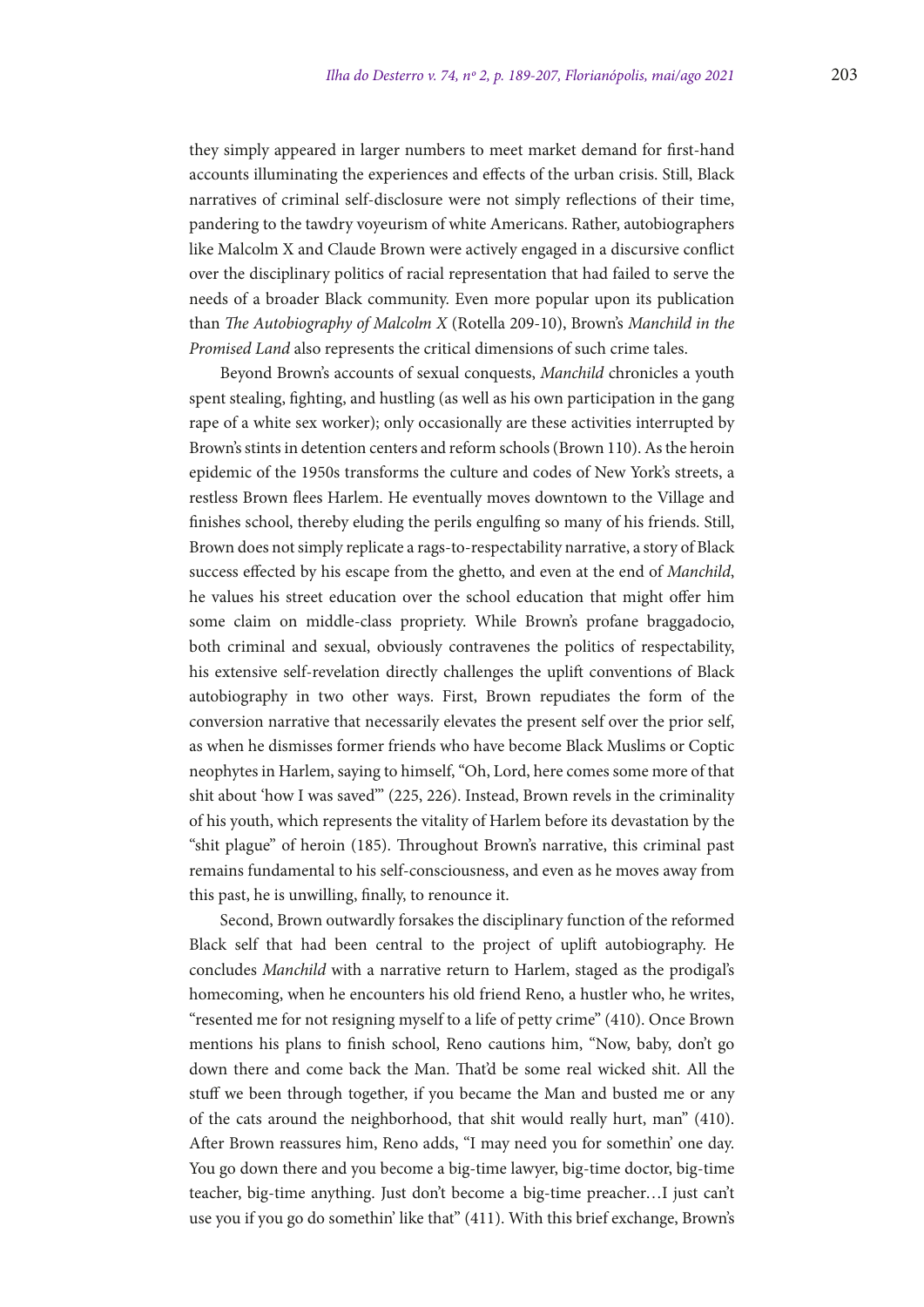narrative stresses the obligations of Black teachers, preachers, and professionals: rather than stand as distant emblems of Black propriety, they should bridge the distance between themselves and the Black working class, making themselves useful according to the needs of the people. Most importantly, Brown reasserts his loyalty to Harlem's thieves, an allegiance that rejects the disciplinary function of racial publicity. Rather than return to his past to police the thieves—or silence the disreputable figures that had always haunted uplift autobiography—Brown embraces his duty to the streets as a Black man who refuses to become the Man.

## **From Respectability to Authenticity**

The forms of sexual and criminal self-disclosure that emerge in Black male autobiography result in part from cultural dynamics originating beyond the Black public sphere, but they are not merely the epiphenomena of larger social forces. Nor are they merely an adaptation of the cultural politics of racial synecdoche, as though autobiographers like Claude Brown, Malcolm X, Horace Cayton, and Saunders Redding simply substitute a much more revelatory—and, perhaps, disreputable—Black narrator to stand for the racial collective. Refracting the residual conventions of racial uplift ideologies, these narrators directly bind such self-disclosure to critiques of Black middle-class figures and the disciplinary constraints of racial publicity. Autobiographies involving the criminal and sexual disclosure of Black men thus directly confronted the longstanding imperatives of Black autobiographical production, challenging the accredited ideal that mystified the interests of a discrete class of Black elites while centering an "authentic" mass that had been silenced by the politics of racial image. Earlier Jim Crowera autobiographers had relied upon demonstrations of status, responsibility, and respectability to authorize their synecdochic value, even as these qualifications italicized the distance between them and the Black masses; their duty to Black people did not necessarily mean that they were (still) of the people. In contrast, their eventual challengers relied upon assertions of racial authenticity that valued closeness rather than distance, and they contested the lingering forms of Black autobiographical production driven by the logic of middle-class formation.

I must conclude with a caution, however. I am not arguing reductively that we should map a narrative of progress onto the history of Black autobiographical production, as if twentieth-century Black autobiography simply evolved from the repressive constraints of bourgeois conservatism, as if the uplift narratives of the early Jim Crow era simply reflected the disciplinary demands of burdened individuality while the later narratives of criminal and sexual self-disclosure instantiated the Black subject liberated from such discipline—as if, in short, Black autobiography simply became increasingly authentic as the twentieth century unfolded. Instead, my concern here is with the emergence of "authentic" Blackness as a discursive production, a historically contingent maneuver in an intraracial class conflict over cultural forms of Black representation. Moreover, the gendering of racial authenticity according to the phallocentric masculinity of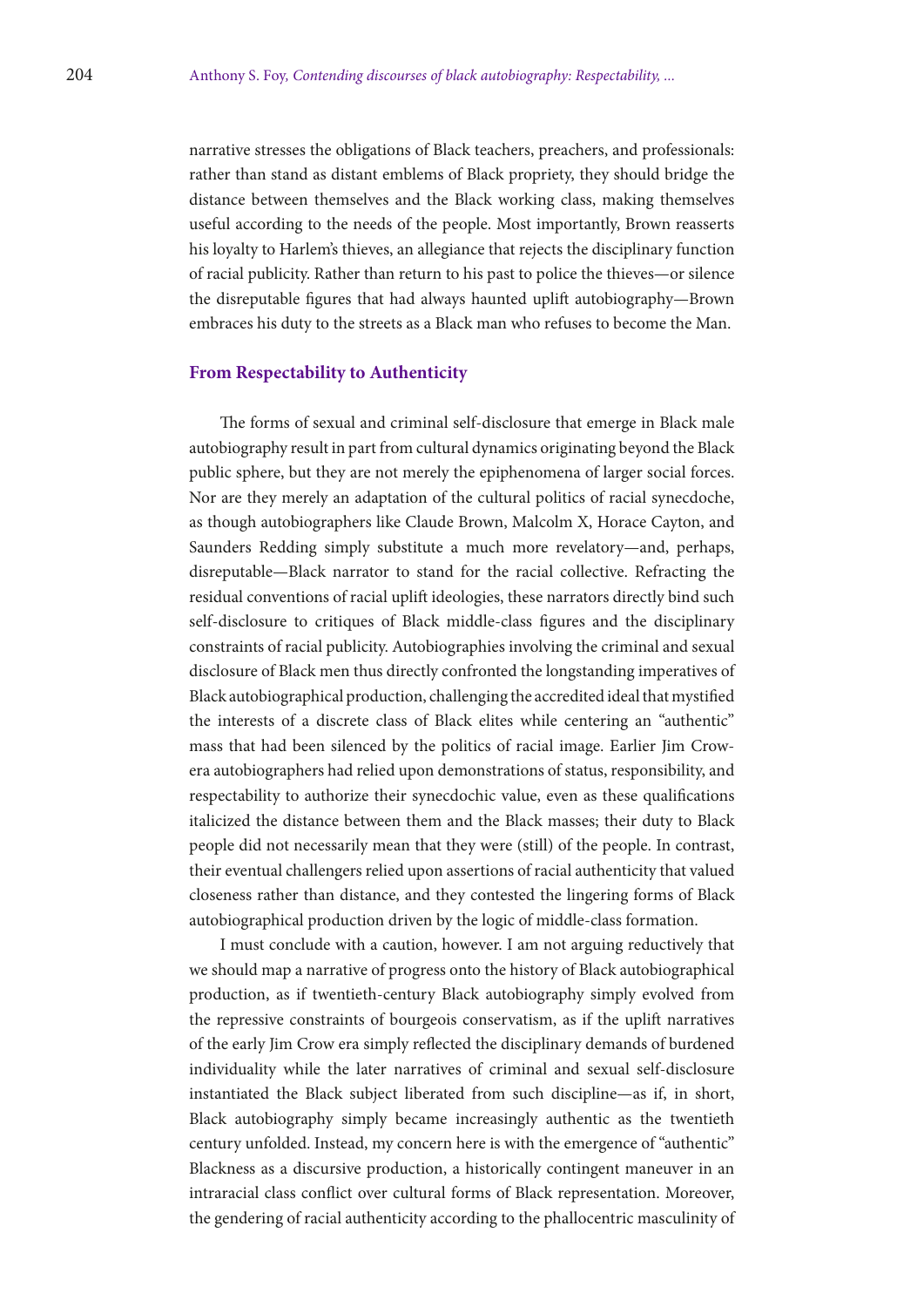some Black male autobiographers erected its own exclusive boundaries around the racial collective that perpetuated male domination, especially under the sign of Black nationalism. The contending discourses of Black autobiography, then, were the discourses of respectability and authenticity; in the wake of the 1960s, the gendered dictates of racial authenticity, slowly overshadowing the pressures of respectability, would become a briar patch confronted by nearly all Black autobiographers in the post-Civil Rights era.

#### **Notes**

- 1. For my purposes, the slave narrative refers to a firsthand account published in book or some other discrete form, a subset of the larger category of slave *narration*, which encompasses testimonies transcribed in newspapers or otherwise interpolated into other texts, firsthand accounts of slavery delivered on the abolitionist lecture circuit, etc. Likewise, Black autobiography refers to discrete texts, a subset of the more capacious category of Black autobiographical practices.
- 2. Other postbellum slave narratives published after 1901 include books by Morgan Latta (1903), Nat Love (1907), Thomas W. Burton (1910), William Robinson (1913), Isaac Lane (1916), Alexander Walters (1917), Jared Arter (1922), William H. Heard (1924), Peter Bruner (1925), Emma Ray (1926), Robert Anderson (1927), and Sam Aleckson (1929).
- 3. While focusing on urban, working-class women rather than the "folk," Carby's influential article, "Policing the Black Woman's Body in an Urban Context," analyzes how representations of Black women's sexuality staged intraracial class conflict during the Great Migration.

## **References**

- Allyn, David. *Make Love, Not War: The Sexual Revolution, an Unfettered History*. Little, Brown, 2000.
- Andrews, William L. "Forgotten Voices." *a/b:Auto/Biography Studies*, vol. 2, 1986, pp. 21–31.
- Andrews, William L. "The Representation of Slavery and the Rise of Afro-American Literary Realism, 1865–1920." *Slavery and the Literary Imagination*, edited by Deborah E. McDowell and Arnold Rampersad, Johns Hopkins UP, 1989, pp. 62–80.
- Andrews, William L. *Slavery and Class in the American South: A Generation of Slave Narrative Testimony, 1840–1865*. Oxford UP, 2019.
- Bederman, Gail. *Manliness & Civilization: A Cultural History of Gender and Race in the United States, 1880–1917*. U of Chicago P, 1995.
- Brown, Claude. *Manchild in the Promised Land*. Macmillan, 1965.
- Carby, Hazel V. *Race Men*. Harvard UP, 1998.
- Cayton, Horace. *Long Old Road*. Trident Press, 1965.
- Eagleton, Terry. *Ideology: An Introduction*. Verso, 1991.
- D'Emilio, John, and Estelle B. Freedmen. *Intimate Matters: A History of Sexuality in America*. Harper & Row, 1988.
- Ferebee, L. R. *A Brief History of the Slave Life of Rev. L. R. Ferebee, and the Battles of Life, and Four Years of His Ministerial Life*. Edwards, Broughton & Co., 1882.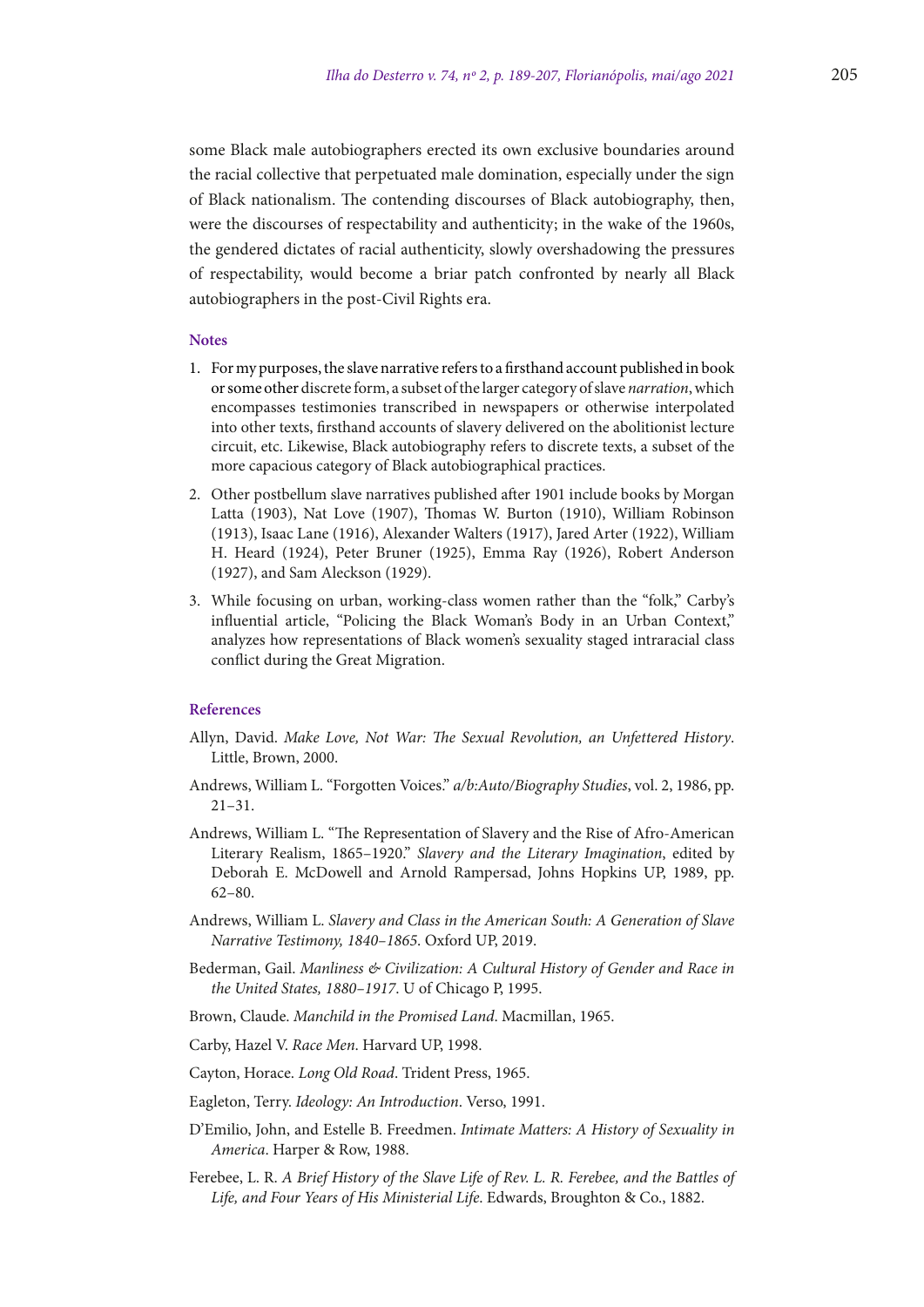- Franklin, H. Bruce. *Prison Literature in America: The Victim as Criminal and Artist*. Expanded ed., Oxford UP, 1989.
- Gaines, Kevin K. *Uplifting the Race: Black Leadership, Politics, and Culture in the Twentieth Century*. U of North Carolina P, 1996.
- Gaines, Thomas S. *Buried Alive (Behind Prison Walls) for a Quarter of a Century: Life of William Walker*. Friedman & Hynan, 1892.
- Gates, Henry Louis, Jr. "Writing, 'Race,' and the Difference It Makes." *Loose Canons: Notes on the Culture Wars*, Oxford UP, 1992, pp. 43–69.
- Gilmore, Al-Tony. *Bad Nigger!: The National Impact of Jack Johnson*. Kennikat Press, 1975.
- Grieveson, Lee. *Policing Cinema: Movies and Censorship in Early-Twentieth-Century America*. U of California P, 2004.
- Hartman, Saidiya V. *Scenes of Subjection: Terror, Slavery, and Self-Making in Nineteenth-Century America*. Oxford UP, 1997.
- Herndon, Angelo. *Let Me Live*. 1937. U of Michigan P, 2007.
- Hirsch, Arnold R. *Making the Second Ghetto: Race and Housing in Chicago, 1940– 1960*. 2nd ed., U of Chicago P, 1998.
- Hooks, Bell. "Reconstructing Black Masculinity." *Black Looks: Race and Representation*, South End Press, 1992, pp. 87–113.
- Hughes, Louis. *Thirty Years a Slave*. 1897. Mnemosyne, 1969.
- Johnson, Jack. *Jack Johnson—In the Ring—and Out*. 1927. Citadel Press, 1992.
- Jones, Thomas Alfred. *The Secret*. Comet Press Books, 1958.
- Kelley, Robin D. G. "House Negroes on the Loose." *Callaloo* vol. 21, no. 2, 1998, pp. 419–35.
- Lamont, Hammond. *Negro Self-Help*. Tuskegee Institute Press, [1904].
- Lewis, J. Vance. *Out of the Ditch: A True Story of an Ex-Slave*. Rein & Sons, 1910.
- Marable, Manning. *Malcolm X: A Life of Reinvention*. Penguin, 2011.
- Medovoi, Leerom. "A Yippie-Panther Pipe Dream: Rethinking Sex, Race, and the Sexual Revolution." *Swinging Single: Representing Sexuality in the 1960s*, edited by Hilary Radner and Moya Luckett, U of Minnesota P, 1999, pp. 133–78.
- Miller, Kelly. "Eminent Negroes." 1908. *Radicals and Conservatives: And Other Essays on the Negro in America*, Schocken, 1968, pp. 200–12.
- Mingus, Charles. *Beneath the Underdog: His World as Composed by Mingus*. Knopf, 1971.
- Mitchell, Michele. *Righteous Propagation: African Americans and the Politics of Racial Destiny after Reconstruction*. U of North Carolina P, 2004.
- Moore, Archie Lee. *The Archie Moore Story*. McGraw-Hill, 1960.
- Moses, Wilson Jeremiah. "Sexual Anxieties of the Black Bourgeoisie in Victorian America: The Cultural Context of W. E. B. Du Bois's First Novel." *The Wings of Ethiopia: Studies in African-American Life and Letters*, Iowa State UP, 1990, pp. 247–63.
- Muhammad, Khalil Gibran. *The Condemnation of Blackness: Race, Crime, and the Making of Modern Urban America*. Harvard UP, 2010.
- Murray, Rolland. *Our Living Manhood: Literature, Black Power, and Masculine Ideology*. U of Pennsylvania P, 2007.